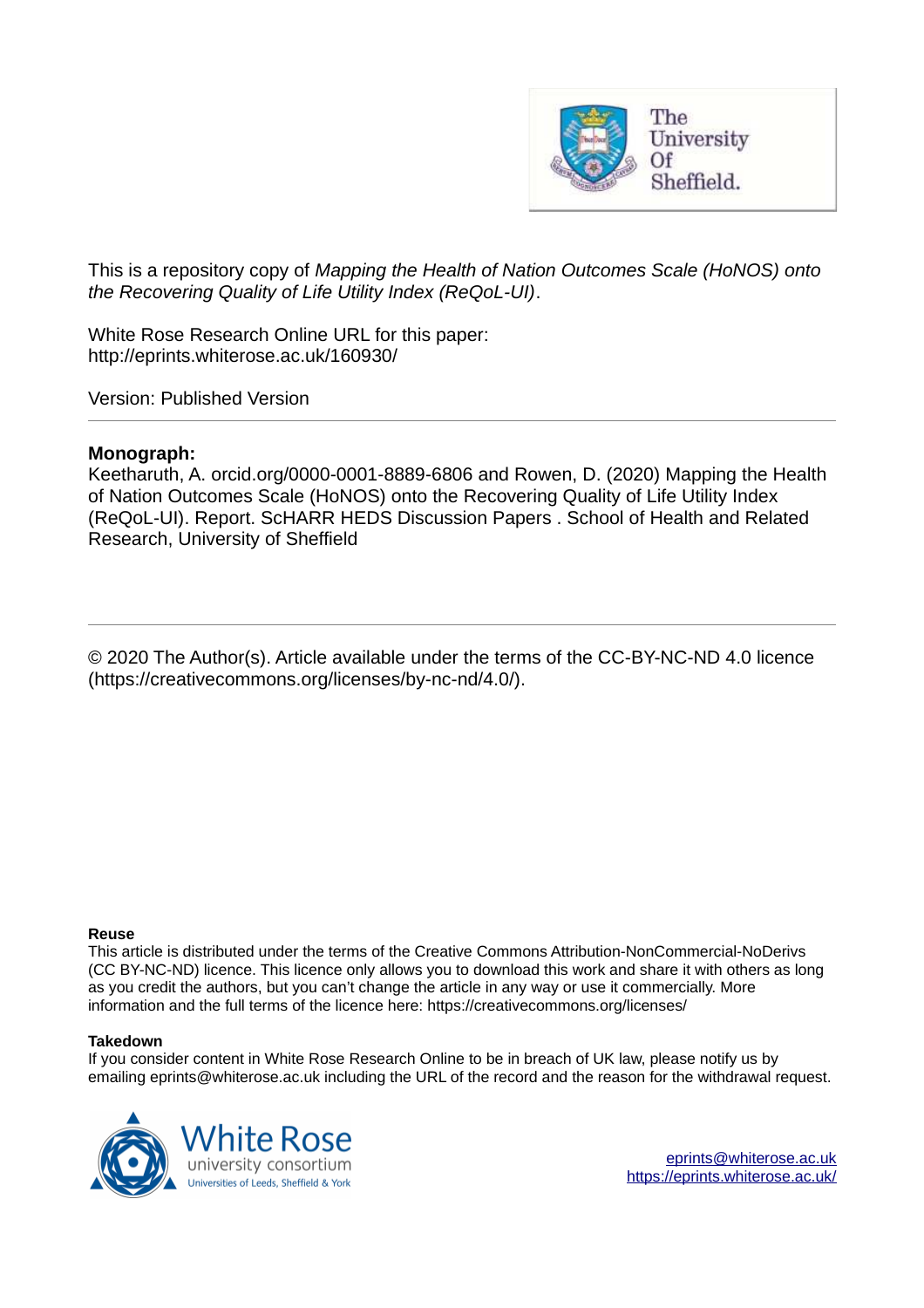

The University Of Sheffield.

School of Health And Related Research

# **HEALTH ECONOMICS & DECISION SCIENCE**

# **Discussion Paper Series**

**Title: Mapping the Health of Nation Outcomes Scale (HoNOS) onto the Recovering Quality of Life Utility Index (ReQoL-UI)** 

**Authors: Anju Keetharuth, Donna Rowen** 

**Corresponding author: Anju Keetharuth, ScHARR, University of Sheffield, Regent Court, 30 Regent Street, Sheffield, S1 4DA, UK. Tel: +44 (0) 114 222 0ΒΒヴ,**  Email: **d.keetharuth@sheffield.ac.uk** 

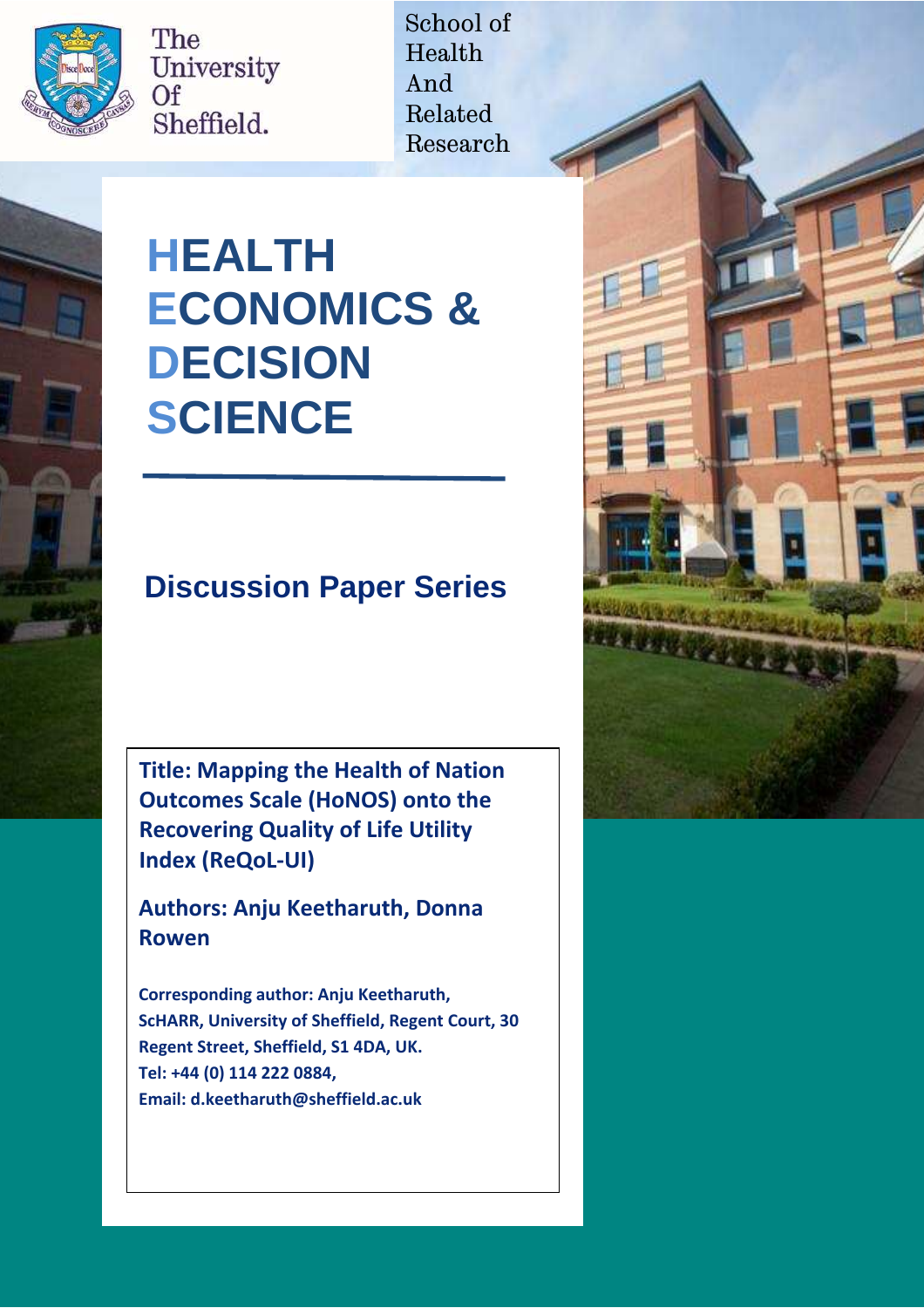**Disclaimer:** 

This series is intended to promote discussion and to provide information about work in progress. The views expressed in this series are those of the authors. Comments are welcome, and should be sent to the corresponding author.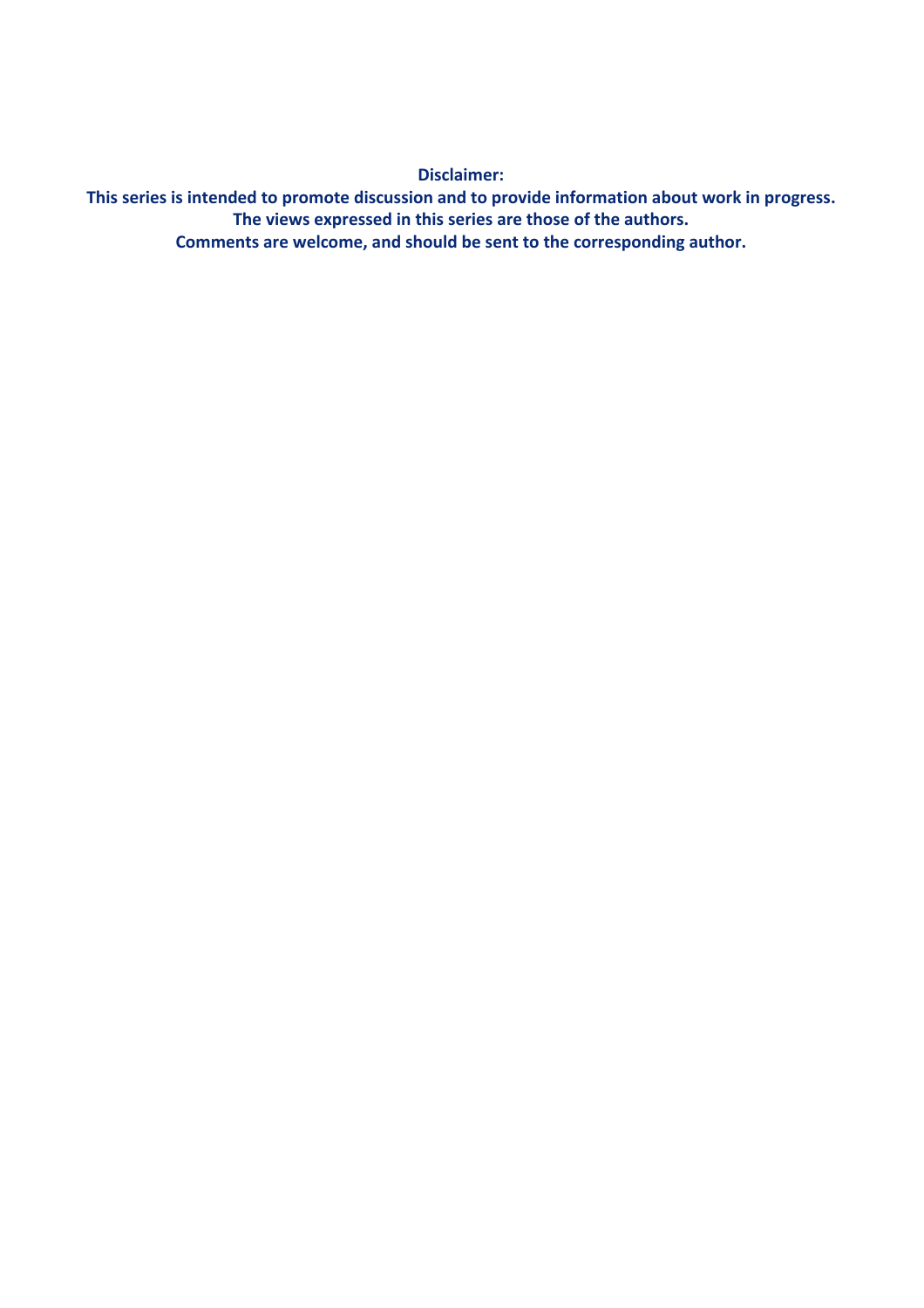### **HEDS discussion paper**

## **Title: Mapping the Health of Nation Outcomes Scale (HoNOS) onto the Recovering Quality of Life Utility Index (ReQoL-UI)**

**Authors: Anju Keetharuth<sup>1</sup> , Donna Rowen<sup>1</sup>** 

**<sup>1</sup> HEDS, School of health and Related Research, University of Sheffield**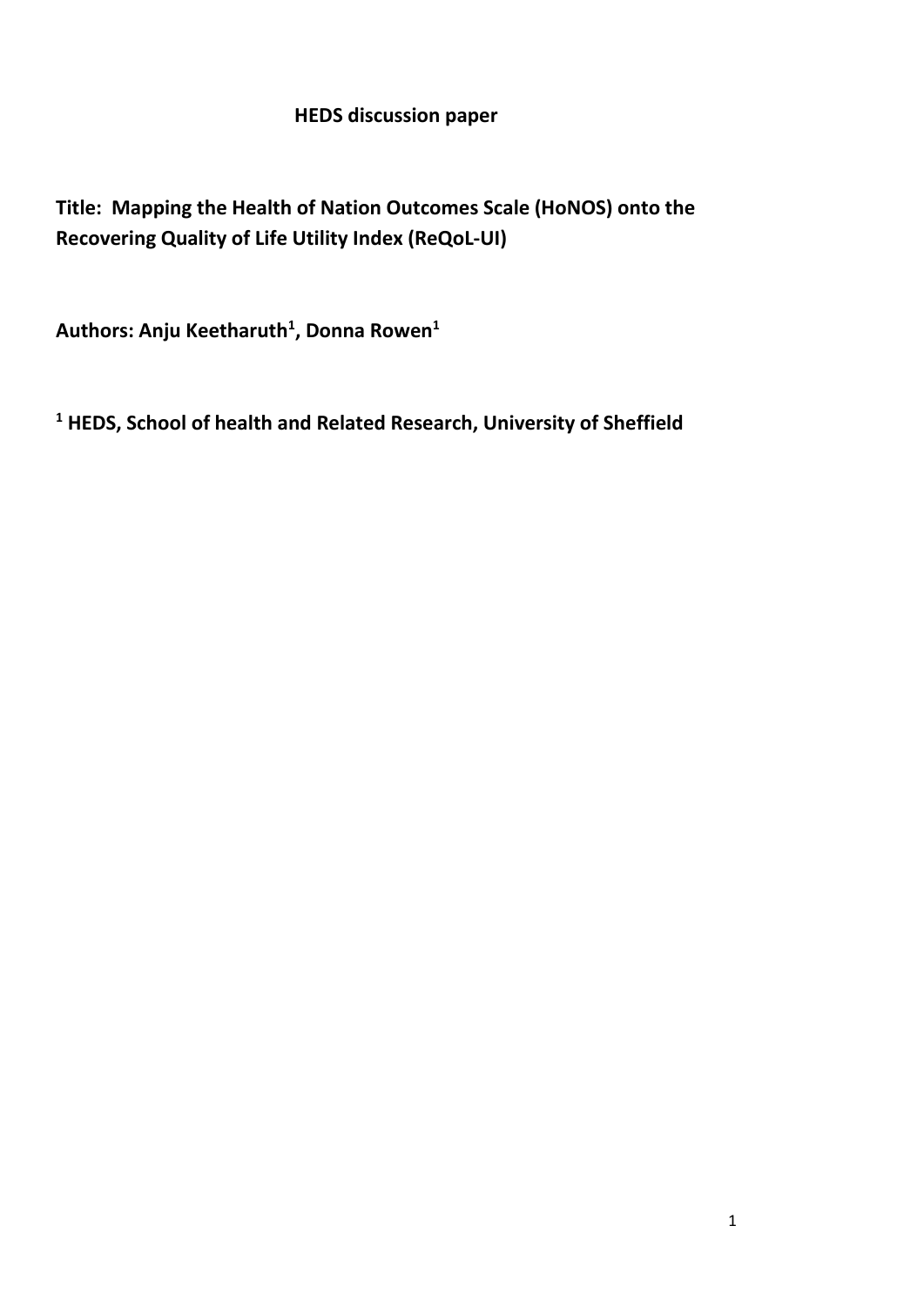#### **ReQoL and HoNOS mapping**

#### **Abstract**

**Aim:** The aim of this project is to develop and assess a mapping function to predict ReQoL-UI (a patient-reported mental health-specific preference-based measure) scores from HoNOS scores (clinician-reported measure, Health of Nation Outcomes Score).

Methods: Participants were recruited from 14 secondary mental health services in England, UK, and their clinician completed HoNoS. Mapping models were estimated using Ordinary Least Squares (OLS) on individual level and mean level data and different model specifications were explored. Model performance was assessed using mean absolute error (MAE), root mean square error (RMSE), percentage of observations with absolute errors greater than 0.1, and plots of the observed and predicted ReQoL-UI utilities and errors.

Results: Matched ReQoL-UI and HoNOS scores were collected for 649 participants. The sample comprised 56% inpatients, with overall mean ReQoL-UI utility of 0.683 and range from 1 to -0.195. Correlations between ReQoL-UI (items and utility) and HoNOS scores were moderate (0.2<r<0.4) or small (<0.2). The best model was OLS estimated using mean level data, with lowest MAE (0.046) and RMSE (0.056).

Discussion: There is little conceptual overlap between ReQoL-UI and HoNOS. They measure different concepts and, arguably, service users and clinicians, who complete the measures respectively, have different perspectives. Under these circumstances, caution is recommended when applying these estimates.

**Acknowledgements:** This project was funded by the Health Foundation as part of a wider project assessing Efficiency, Cost and Quality of Mental Healthcare Provision as part of the Efficiency Research Programme. We would like to thank all participants for completing our survey. We would also like to thank all staff members who assisted in the data collection, and in particular our project administrator Donna Davis.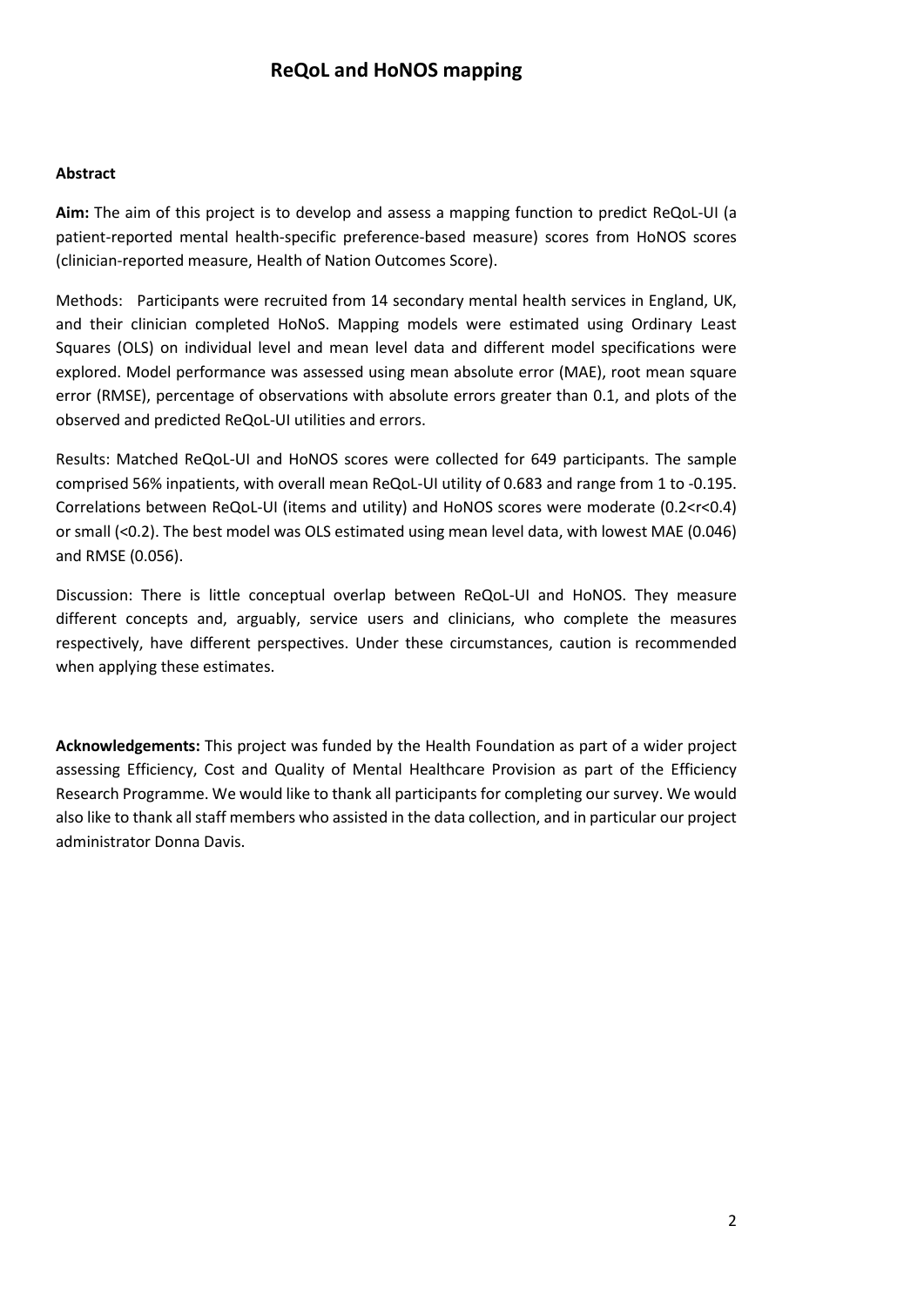#### **1. Aim and background**

The aim of this research is to develop and assess a mapping function to predict ReQoL-UI scores from HoNOS scores. Mapping can be used to generate utility data where no utility data has been collected, or where the preferred measure to generate utility has not been included. This is undertaken by applying a mapping function to a dataset, for example a clinical trial or observational dataset, and using the data that was included in the dataset (for example HoNOS) to predict utilities (for example ReQoL-UI utilities). A mapping function is a prediction equation typically estimated using regression analysis, that is generated by regressing a target preference-based measure (for example ReQoL-UI) onto another measure (for example HoNOS) (Longworth and Rowen, 2013).

#### **2. METHODS**

#### **2.1 Measures**

#### **2.1.1 ReQoL-10 and ReQoL-UI**

ReQoL-10 is a patient-reported outcome measure (PROM) commissioned by the Department of Health for use in a mental health population aged 16 and over (Keetharuth et al., 2018). ReQoL-10 consists of 10 mental health items and 1 physical health item. The items are scored on a frequency scale with five responses: none of the time; only occasionally; sometimes; often; and most or all of the time. The items are scored on a scale of 0 to 4 and the negatively worded items rescored so that a higher score represents a higher quality of life for all items. The ReQoL raw score is calculated by summing the 10 mental health items.

The ReQoL-UI is a preference-based measure derived from ReQoL-10, which is generated using ReQoL-10 data. The ReQoL-UI health classification consists of the following six mental health items and one physical items (Table 1). Preference weights for ReQoL-UI were constructed with data collected from 300 members of the general population using the MVH TTO protocol (Keetharuth et al., 2020, manuscript under review). The ReQoL-UI is scored from 0 to 1 where 0 represents dead and 1, full health and negative values refer to states worse than dead.

#### **2.1.2 Health of Nation Outcomes Score (HoNOS)**

HoNOS is a 12-item clinician reported measure (CROM) with items assessing clinical and social problems (Wing et al., 1998). Items are scored from 0 to 4 where 4 indicates the highest level of severity. A high HoNOS score indicates higher severity (low QoL) contrary to the ReQoL measures.

#### **2.2 Data collection**

Participants were recruited from 14 secondary mental health services between November 2017 and September 2018. All participants were recruited face-to-face by clinical studies officers or clinicians. The recruiting member of staff would add a pseudo ID or the hospital number on the booklet. Participants were asked to complete the booklet containing ReQoL-10, SWEMWBS, CORE-10 and some demographics questions (Appendix 1). Upon completing the booklet, it was put it in an envelope which the healthcare staff collected and sent to the University of Sheffield. Data were entered manually on a Google form.

HoNOS data was collected from clinicians in a number of ways. In a few cases the HoNOS was filled on the computer system by the clinician as part of the mental health clustering tool. In these cases, data were collated in a report and sent electronically. In the remaining cases, clinicians completed the HoNOS on paper and added either the pseudo ID or the hospital number. When completed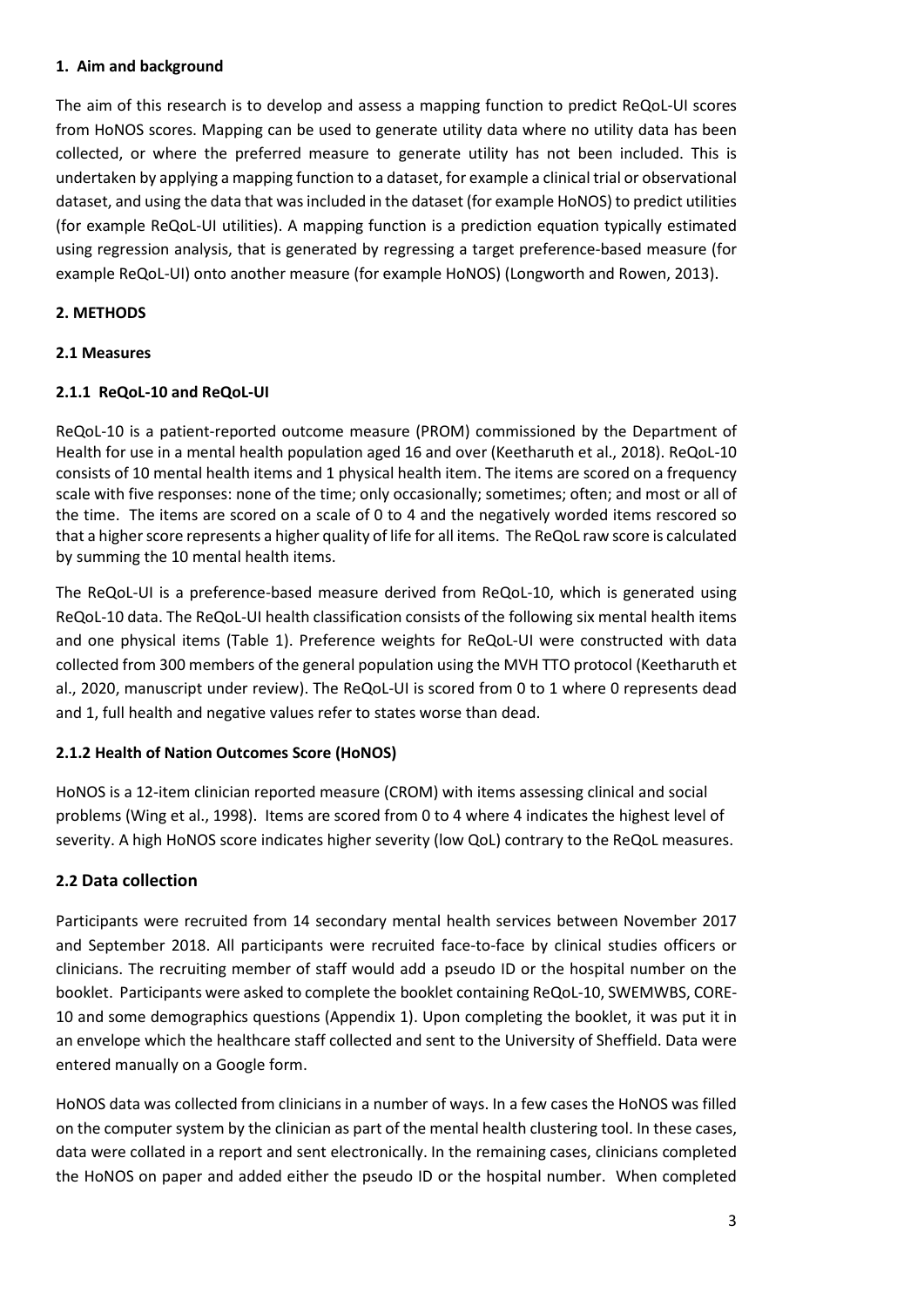manually the HoNOS and the booklet were kept together as much as possible and sent to the University of Sheffield for manual data entry on a Google form.

Ethical approval for this stage of data collection was approved as a substantial amendment to the overall ReQoL project from the Edgbaston National Research Ethics Service Committee, West Midlands (14/WM/1062). Governance permission was obtained from each of the participating NHS Trusts. Informed implicit consent was obtained from all participants.

| Theme            | Original question                    |                                                |  |  |  |
|------------------|--------------------------------------|------------------------------------------------|--|--|--|
|                  | (over the last week)                 | Health state classification description        |  |  |  |
|                  | <b>Mental health component</b>       |                                                |  |  |  |
| 1. Activity      | I enjoyed what I did                 | I enjoy what I do most or all of the time      |  |  |  |
|                  | (regol7)                             | I often enjoy what I do                        |  |  |  |
|                  |                                      | I sometimes enjoy what I do                    |  |  |  |
|                  |                                      | I only occasionally enjoy what I do            |  |  |  |
|                  |                                      | I never enjoy what I do                        |  |  |  |
| 2. Belonging and | I felt lonely                        | I never feel lonely                            |  |  |  |
| relationships    | (regol9)                             | I only occasionally feel lonely                |  |  |  |
|                  |                                      | I sometimes feel lonely                        |  |  |  |
|                  |                                      | I often feel lonely                            |  |  |  |
|                  |                                      | I feel lonely most or all of the time          |  |  |  |
| 3. Choice,       | I felt unable to cope                | I never feel unable to cope                    |  |  |  |
| control and      | (regol3)                             | I only occasionally feel unable to cope        |  |  |  |
| autonomy         |                                      | I sometimes feel unable to cope                |  |  |  |
|                  |                                      | I often feel unable to cope                    |  |  |  |
|                  |                                      | I feel unable to cope most or all of the time  |  |  |  |
| 4. Hope          | I thought life was not worth living  | I never think that my life is not worth living |  |  |  |
|                  | (regol6)                             | I only occasionally think that my life is not  |  |  |  |
|                  |                                      | worth living                                   |  |  |  |
|                  |                                      | I sometimes think my life is not worth living  |  |  |  |
|                  |                                      | I often think my life is not worth living      |  |  |  |
|                  |                                      | Most or all of the time I think my life is not |  |  |  |
|                  |                                      | worth living                                   |  |  |  |
| 5. Self-         | I felt confident in myself (regol10) | I feel confident in myself most or all of the  |  |  |  |
| perception       |                                      | time                                           |  |  |  |
|                  |                                      | I often feel confident in myself               |  |  |  |
|                  |                                      | I sometimes feel confident in myself           |  |  |  |
|                  |                                      | I only occasionally feel confident in myself   |  |  |  |
|                  |                                      | I never feel confident in myself none of the   |  |  |  |
|                  |                                      | time                                           |  |  |  |
| 6. Wellbeing     | I felt happy (regol5)                | I feel happy most or all of the time           |  |  |  |
|                  |                                      | I often feel happy                             |  |  |  |
|                  |                                      | I sometimes feel happy                         |  |  |  |
|                  |                                      | I only occasionally feel happy                 |  |  |  |
|                  |                                      | I never feel happy                             |  |  |  |
| 7. Physical      |                                      | I have no problems with physical health        |  |  |  |
| health item      |                                      | I have slight problems with physical health    |  |  |  |
|                  |                                      | I have moderate problems with physical health  |  |  |  |
|                  |                                      | I have severe problems with physical health    |  |  |  |
|                  |                                      | I have very severe problems with physical      |  |  |  |
|                  |                                      | health                                         |  |  |  |

| Table 1 ReQoL-UI health classification system (reproduced from Keetharuth et al, 2020) |  |  |  |  |
|----------------------------------------------------------------------------------------|--|--|--|--|
|                                                                                        |  |  |  |  |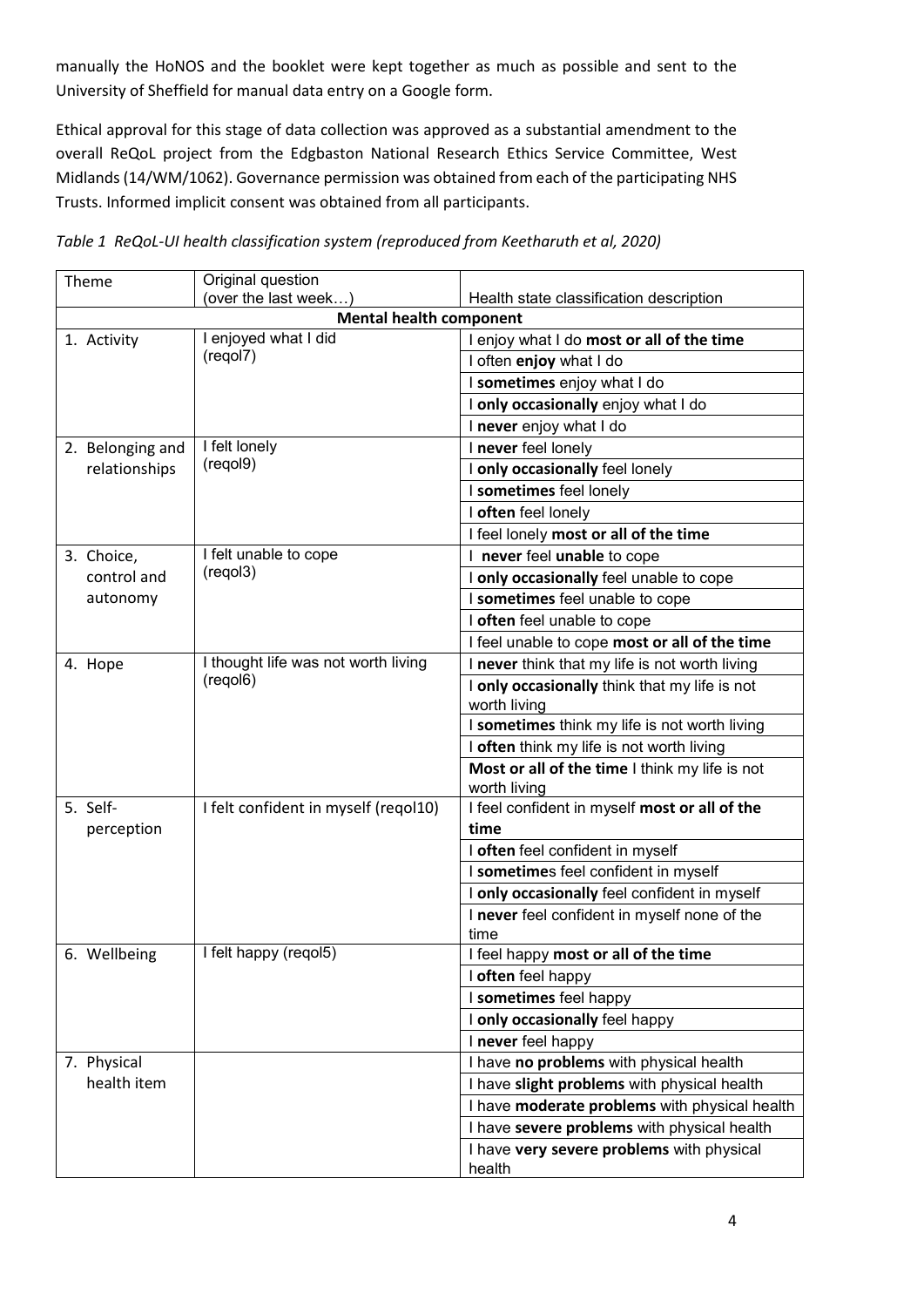#### **2.3 Data analysis and modelling**

Sociodemographic, geographical and health data of the sample was summarised. The distribution of ReQoL-UI utilities, ReQoL-10 item responses and HoNOS scores were assessed. Correlations were estimated between ReQoL-10 and HoNOS items using the Spearman rank correlation coefficient, and between ReQoL-UI utilities and HoNOS scores using the Pearson correlation coefficient.

The modelling approaches used in this project are informed by the literature (Mukuria et al., 2019) where OLS remains the most used technique for mapping. First, we estimated models on mean level data by regressing ReQoL-UI scores on mean HoNOS total scores. Second, we tried to regress ReQoL-UI scores on HoNOS total scores using individual level data. Third, we estimated OLS models regressing ReQoL-UI scores on responses to the HoNOS items, both with and without covariates included as dummy variables. We also estimated response mapping models to predict the responses of the ReQoL items from HoNOS items (Gray & Clarke 2006), however these models performed very poorly and are not reported here. Across all specifications, model performance was assessed using mean absolute error (MAE), root mean square error (RMSE), percentage of observations with absolute errors greater than 0.1, and plots of the observed and predicted ReQoL-UI utilities and errors (Mukuria et al., 2019).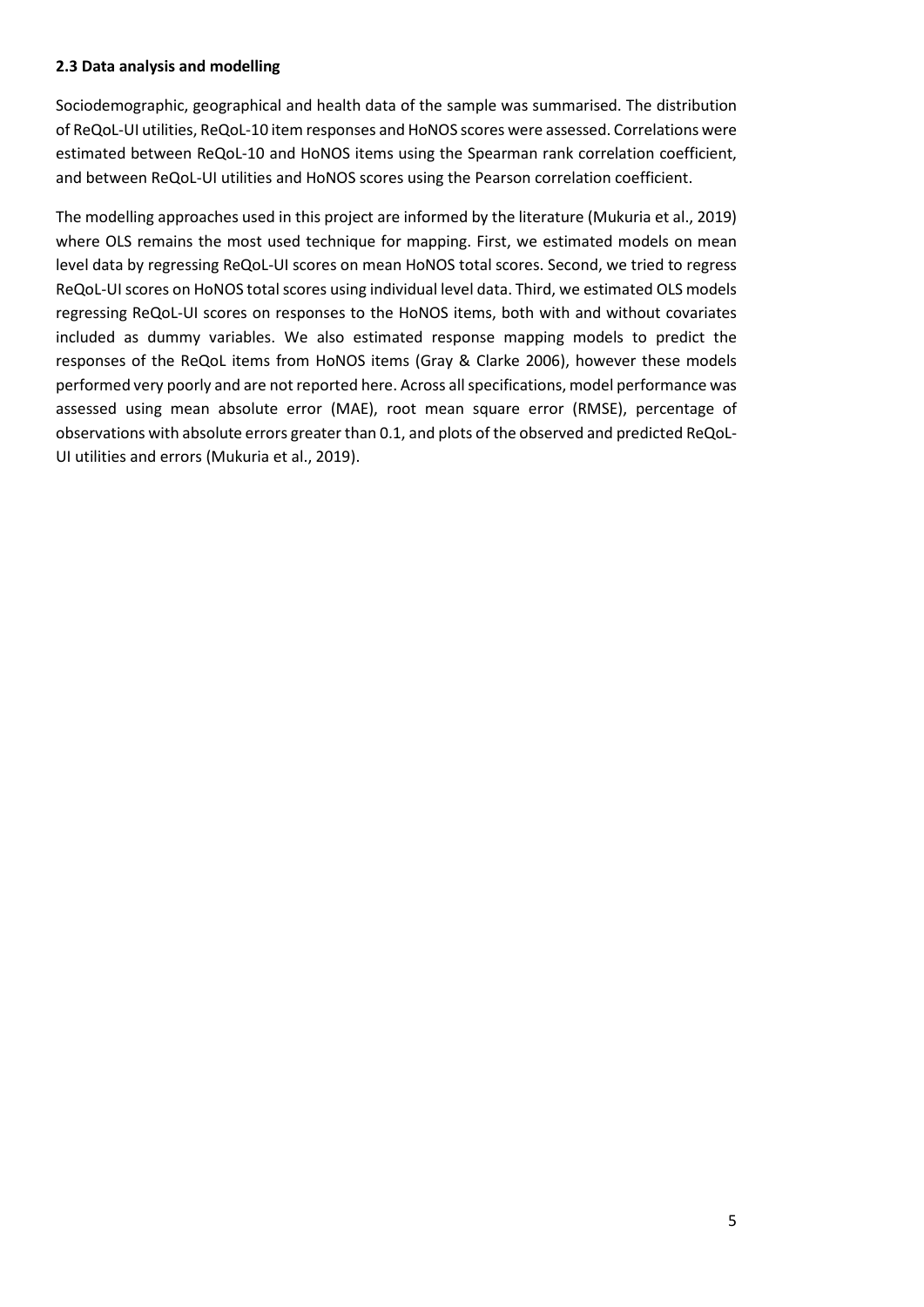#### **3 RESULTS**

#### **3.1 The sample**

A total of 676 participants were recruited to the study. We could match up 649 completed HoNOS and ReQOL questionnaires (96%). The remaining HoNOS and ReQoL completed questionnaires could not be matched for a number of reasons: wrong IDs, death, and inability to get a HoNOS questionnaire completed in the time frame. The participants' characteristics are presented in Table 2. Recruitment sites and the services where participants were recruited are reported in Tables 3 and 4 respectively.

|                         | <b>Mean</b>                 | <b>SD</b>      | Range          |
|-------------------------|-----------------------------|----------------|----------------|
| Age                     | 41.2                        | 13.8           | 18 to 81       |
| Life satisfaction score | 4.5                         | 2.9            | 0 to 10        |
|                         |                             | n              | Percentage (%) |
| Gender                  | Male                        | 334            | 49.6           |
|                         | Female                      | 335            | 49.8           |
|                         | Other                       | 4              | 0.6            |
| <b>Marital Status</b>   | Single                      | 204            | 30.2           |
|                         | Married / Partner           | 84             | 12.4           |
|                         | Widowed                     | 371            | 55.0           |
|                         | Prefer not to say           | 16             | 2.4            |
| Ethnicity               | White                       | 566            | 85.0           |
|                         | Asian / Asian British       | 54             | 8.1            |
|                         | Black / African / Caribbean |                |                |
|                         | / Black British             | 20             | 3.0            |
|                         | Mixed                       | 19             | 2.9            |
|                         | Other ethnic group          | $\overline{7}$ | 1.0            |
| Degree                  | No                          | 465            | 69.4           |
|                         | Yes                         | 205            | 30.6           |
| Main activity           | Employed                    | 174            | 2602           |
|                         | Retired                     | 67             | 10.1           |
|                         | Housework                   | 52             | 7.8            |
|                         | Student                     | 34             | 5.1            |
|                         | Unemployed                  | 338            | 50.8           |
| Overall health          | Excellent                   | 159            | 23.6           |
|                         | Very good                   | 188            | 27.9           |
|                         | Good                        | 170            | 25.3           |
|                         | Fair                        | 109            | 16.2           |
|                         | Poor                        | 47             | 7.0            |
| Age categories          | $16 - 25$                   | 108            | 16.0           |
|                         | 26-64                       | 517            | 76.5           |
|                         | 65 and over                 | 51             | 7.54           |
| General mental health   | Excellent                   | 122            | 18.3           |
|                         | Good                        | 182            | 27.3           |
|                         | Fair                        | 174            | 26.0           |
|                         | Poor                        | 137            | 20.5           |
|                         | Very poor                   | 53             | 7.9            |

| Table 2 Demographics (whole sample, n=649) |  |
|--------------------------------------------|--|
|--------------------------------------------|--|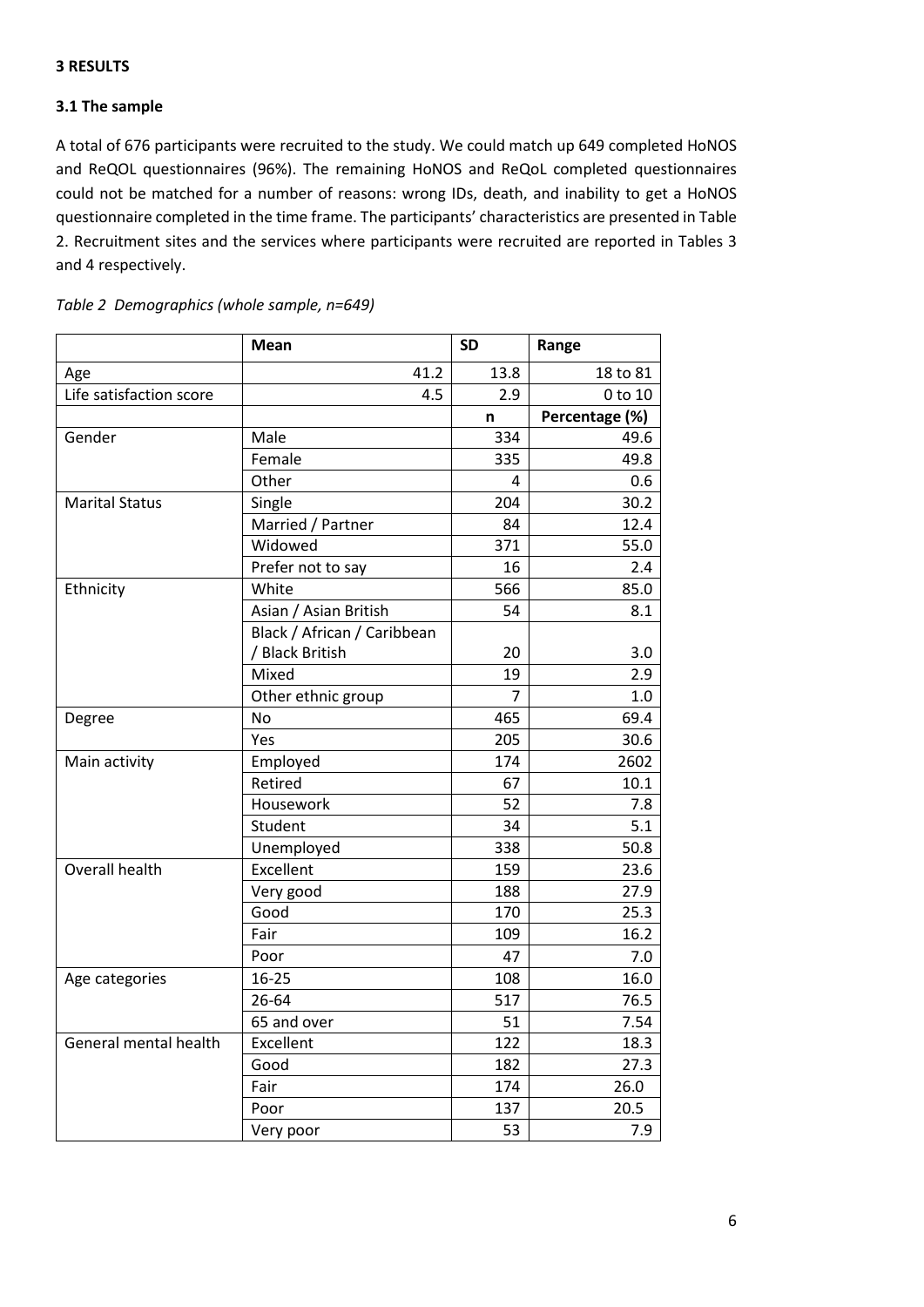|                                                                   | <b>ReQoL completed</b> |       |
|-------------------------------------------------------------------|------------------------|-------|
| <b>Site</b>                                                       | n                      | ℅     |
| <b>Black Country Partnership NHS Foundation Trust</b>             | 10                     | 1.48  |
| <b>Bradford District Care NHS Foundation Trust</b>                | 44                     | 6.51  |
| Birmingham and Solihull Mental Health Foundation Trust            | 109                    | 16.12 |
| <b>Cumbria Partnership NHS Foundation Trust</b>                   | 75                     | 11.09 |
| Dorset Healthcare NHS Trust                                       | 10                     | 1.48  |
| Dudley and Walsall Mental Health Partnership NHS Trust            | 25                     | 3.7   |
| Kent and Medway NHS and Social Care Partnership Trust             | 113                    | 16.72 |
| Newcastle Tyne and Wear NHS Foundation Trust                      | 21                     | 3.11  |
| South Staffordshire and Shropshire Healthcare NHS FT <sup>a</sup> | 131                    | 19.38 |
| Sussex Partnership NHS Foundation Trust                           | 28                     | 4.14  |
| South West London & St George's Mental Health NHS Trust           | 25                     | 3.7   |
| South West Yorkshire Partnership NHS Foundation Trust             | 50                     | 7.4   |
| Tyne Ere Wyre NHS Foundation Trust                                | 22                     | 3.25  |
| Worcestershire Health and Care NHS Trust                          | 13                     | 1.92  |
| <b>Total</b>                                                      | 676                    | 100   |

<sup>a</sup> Midlands Partnership NHS Foundation Trust was formed on 1 June 2018 following a merger between South Staffordshire and Shropshire Healthcare NHS Foundation Trust and Staffordshire and Stoke on Trent Partnership NHS Trust.

*Table 4 Services where recruitment occurred* 

|            | n   | %  |
|------------|-----|----|
| Inpatient  | 379 | 56 |
| Outpatient | 287 | 42 |
| Mail out   | 2   |    |
| Home visit | 1   |    |
| Others     | 2   |    |
| Missing    | 5   |    |
| Total      | 676 |    |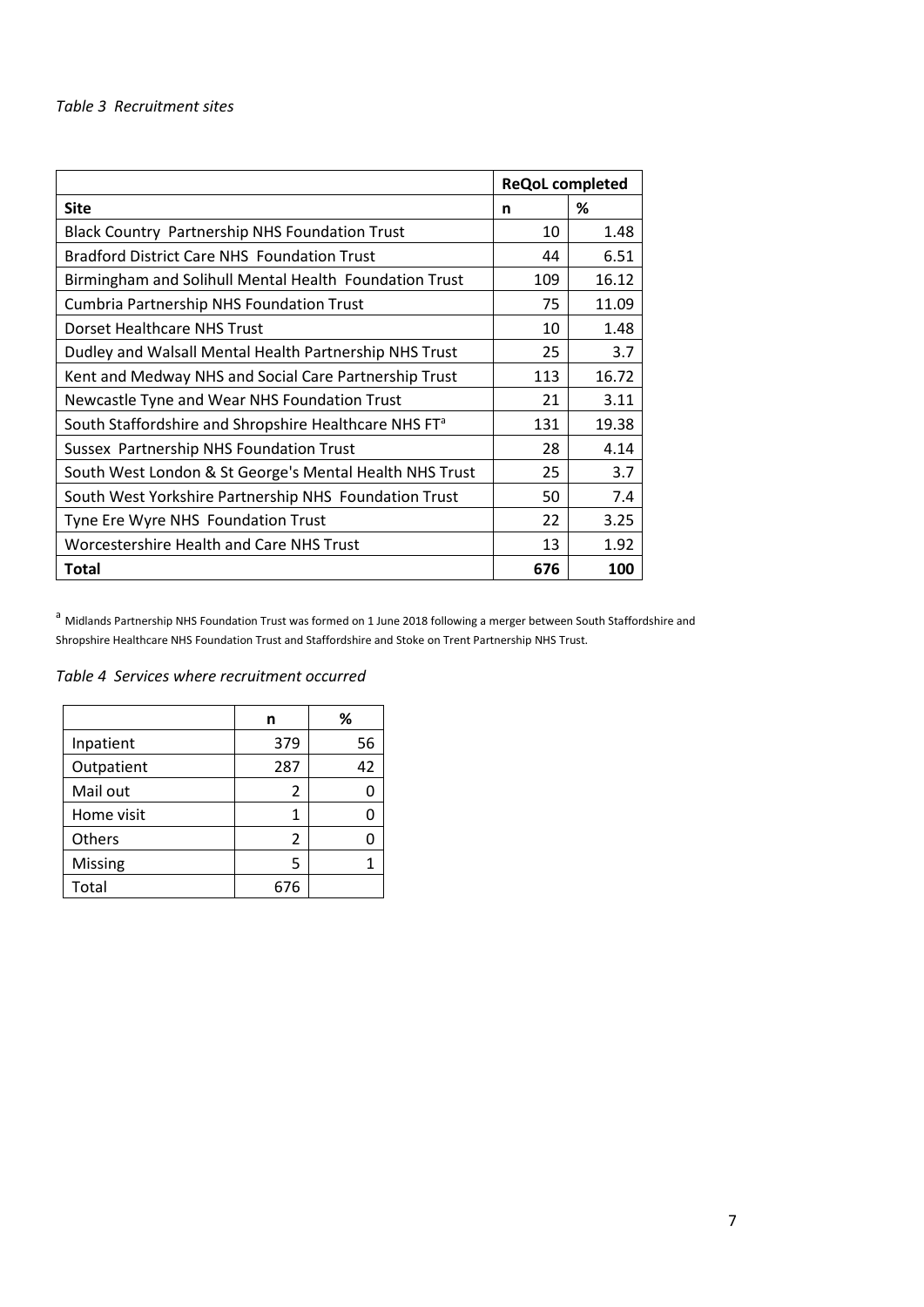#### **3.2 Distribution of HoNOS and ReQoL scores**

Summary statistics for HoNOS and ReQoL are reported in Table 5. ReQoL-UI and HoNOS item responses are reported in tables 5 and 6 respectively. The distribution of ReQoL-UI utilities and HoNOS scores are plotted in figures 1 and 2 respectively. It is noted that the highest HoNOS score observed was 35 which is much lower than the maximum possible score of 48.

*Table 5 Summary scores* 

|                           | N   | mean  | SD    | Min      | Max |
|---------------------------|-----|-------|-------|----------|-----|
| ReQoL UI                  | 650 | 0.683 | 0.259 | $-0.195$ |     |
| ReQoL score               | 671 | 18.9  | 9.6   | 0        | 40  |
| ReQoL score with physical |     |       |       |          |     |
| health item               | 660 | 21.5  | 10.1  | 0        | 44  |
| HoNOS score               | 605 | 13.3  | 6.6   | 0        | 35  |

#### *Table 6 Frequency endorsements of items in ReQoL-UI*

|                                        | 0     | 1   | 2   | 3   | 4    | <b>Missing</b> |
|----------------------------------------|-------|-----|-----|-----|------|----------------|
|                                        | Worst |     |     |     | Best |                |
| regol3                                 |       |     |     |     |      |                |
| I felt unable to cope                  | 122   | 137 | 161 | 124 | 125  | 7              |
| regol5                                 |       |     |     |     |      |                |
| I felt happy                           | 137   | 192 | 167 | 80  | 94   | 6              |
| regol <sub>6</sub>                     |       |     |     |     |      |                |
| I thought my life was not worth living | 125   | 100 | 106 | 109 | 231  | 5              |
| regol7                                 |       |     |     |     |      |                |
| I enjoyed what I did                   | 114   | 145 | 192 | 111 | 105  | 9              |
| regol9                                 |       |     |     |     |      |                |
| I felt lonely                          | 161   | 138 | 150 | 93  | 129  | 5              |
| regol10                                |       |     |     |     |      |                |
| I felt confident in myself             | 190   | 159 | 149 | 80  | 95   | 3              |
| regolphy                               |       |     |     |     |      | 11             |
| Please describe your physical health   | 211   | 146 | 155 | 102 | 51   |                |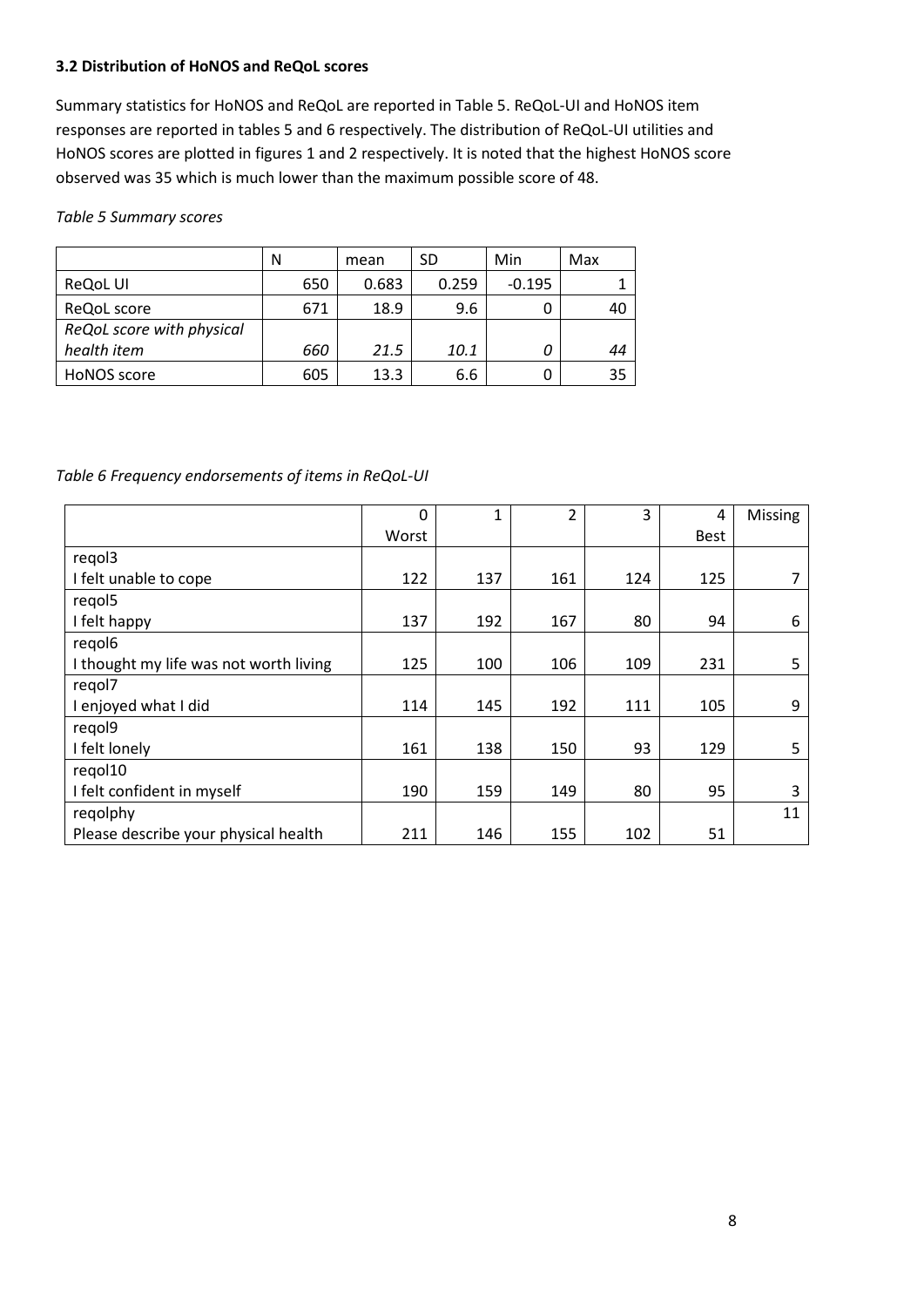

*Table 7 Frequency endorsements of HoNOS items* 

|                  |                                              |             |              |                |     |       |         | <b>Missing</b>  |
|------------------|----------------------------------------------|-------------|--------------|----------------|-----|-------|---------|-----------------|
|                  |                                              | $\Omega$    | $\mathbf{1}$ | $\mathfrak{p}$ | 3   | 4     | 9       |                 |
|                  |                                              | <b>Best</b> |              |                |     | Worst | Unknown |                 |
|                  | Overactive aggressive disruptive or agitated |             |              |                |     |       |         |                 |
| H1               | behaviour                                    | 263         | 143          | 131            | 91  | 20    | 1       | 0               |
| H <sub>2</sub>   | Non-accidental self-injury                   | 421         | 69           | 62             | 67  | 29    | 1       | $\Omega$        |
| H <sub>3</sub>   | Problem drinking or drug taking              | 445         | 58           | 58             | 55  | 28    | 5       | $\Omega$        |
| H4               | Cognitive problems                           | 432         | 96           | 71             | 37  | 8     | 5       | $\Omega$        |
| H <sub>5</sub>   | Physical illness or disability problems      | 334         | 100          | 118            | 66  | 26    | 5       | $\Omega$        |
| H6               | Problems with hallucinations and delusions   | 376         | 58           | 94             | 90  | 26    | 4       | 1               |
| H7               | Problems with depressed moods                | 142         | 100          | 213            | 141 | 49    | 4       | $\Omega$        |
| H <sub>8</sub> a | Other mental and behavioural problems        | 123         | 74           | 209            | 185 | 42    | 3       | 13 <sup>a</sup> |
| H <sub>9</sub>   | Problems with relationships                  | 189         | 151          | 175            | 105 | 20    | 8       |                 |
| H <sub>10</sub>  | Problems with activities of daily living     | 235         | 150          | 176            | 62  | 20    | 6       | $\Omega$        |
| H11              | Problems with living conditions              | 408         | 91           | 73             | 43  | 24    | 10      | $\Omega$        |
| H <sub>12</sub>  | Problems with occupation and activities      | 238         | 135          | 167            | 85  | 14    | 6       | 1               |

<sup>a</sup> The relatively higher number of missing is a confusion by one of the trusts with Q8b in the

extraction of data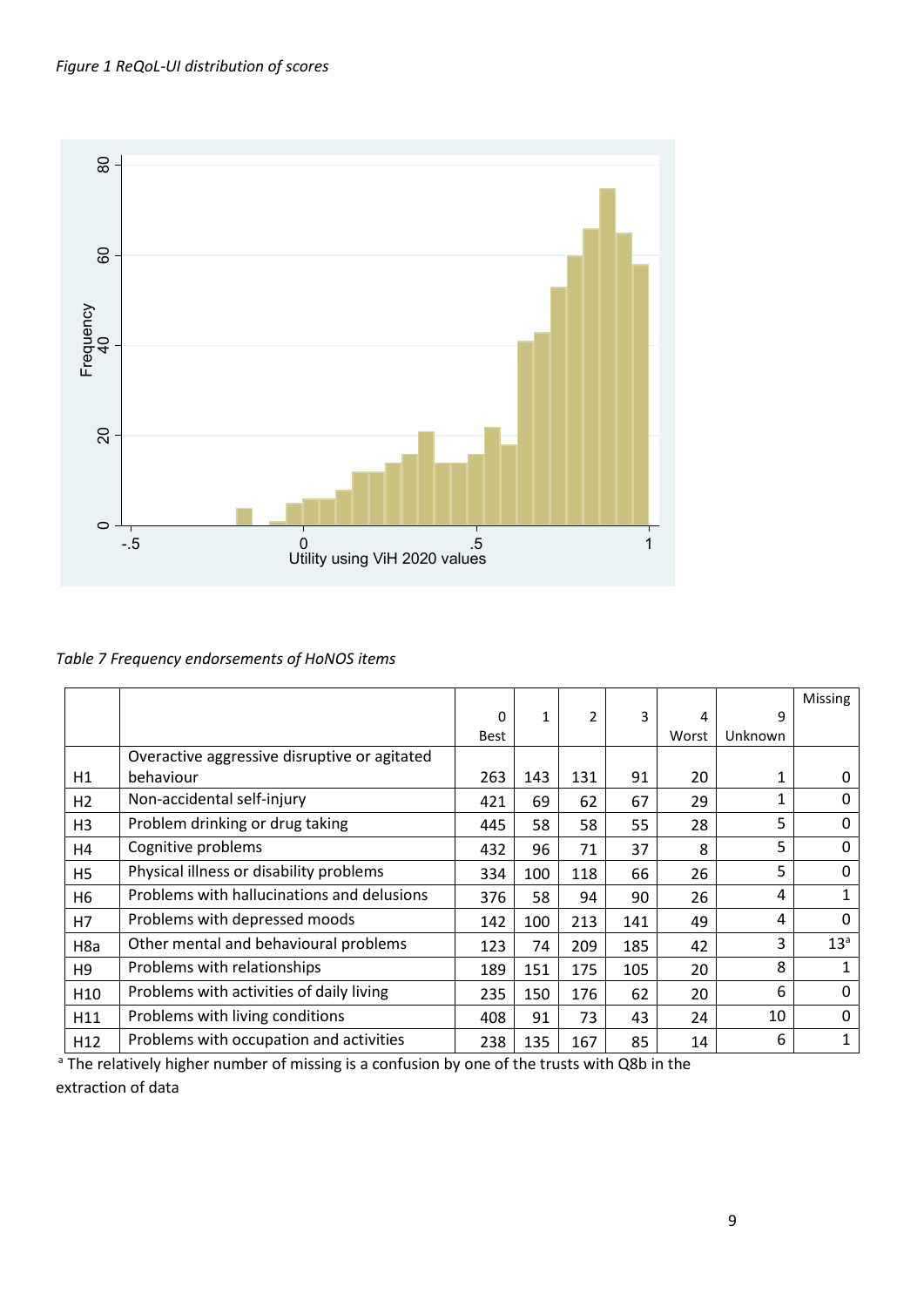#### *Figure 2 HoNOS distribution of scores*



#### **3.3 Correlations between HoNOs and ReQoL items to assess overlap prior to mapping**

As shown in Table 8, the majority of HoNOs and ReQoL correlations are small (<0.2) and a number are moderate (0.2<r<0.4). The correlations between the ReQoL items are H4 and H7 have the wrong sign.

|                                                  |          |                    |          |          |          |          |          | ReQoL-   | <b>HONOS</b> |
|--------------------------------------------------|----------|--------------------|----------|----------|----------|----------|----------|----------|--------------|
|                                                  | regol3   | regol <sub>5</sub> | regol6   | regol7   | regol9   | regol10  | regolphy | UI       | score        |
| H1 Overactive aggressive                         | $-0.042$ | $-0.125$           | $-0.172$ | $-0.129$ | $-0.113$ | $-0.098$ | $-0.031$ | $-0.099$ | 0.549        |
| H2 Non-accidental self-injury                    | $-0.283$ | $-0.281$           | $-0.350$ | $-0.281$ | $-0.312$ | $-0.279$ | 0.023    | $-0.254$ | 0.435        |
| H3 Problem drinking/drug                         | $-0.078$ | $-0.165$           | $-0.116$ | $-0.162$ | $-0.202$ | $-0.107$ | 0.057    | $-0.089$ | 0.335        |
| H4 Cognitive problems                            | 0.138    | 0.109              | 0.108    | 0.115    | 0.106    | 0.104    | $-0.002$ | 0.100    | 0.370        |
| H5 Physical illness or<br>disability problems    | 0.002    | 0.021              | 0.005    | 0.044    | 0.049    | $-0.006$ | $-0.397$ | $-0.218$ | 0.280        |
| H6 Problems with<br>hallucinations and delusions | 0.146    | 0.099              | 0.121    | 0.079    | 0.109    | 0.149    | 0.112    | 0.163    | 0.255        |
| H7 Problems with depressed<br>moods              | $-0.359$ | $-0.416$           | $-0.395$ | $-0.362$ | $-0.274$ | $-0.382$ | $-0.099$ | $-0.387$ | 0.473        |
| H8a Other mental and<br>behavioural problems     | $-0.163$ | $-0.210$           | $-0.210$ | $-0.191$ | $-0.180$ | $-0.196$ | $-0.046$ | $-0.182$ | 0.514        |
| H9 Problems with<br>relationships                | $-0.007$ | $-0.077$           | $-0.161$ | $-0.145$ | $-0.168$ | $-0.053$ | $-0.018$ | $-0.090$ | 0.570        |
| H10 Problems with activities<br>of daily living  | $-0.027$ | $-0.009$           | $-0.034$ | $-0.026$ | $-0.060$ | $-0.032$ | $-0.118$ | $-0.110$ | 0.599        |
| H11 Problems with living<br>conditions           | $-0.023$ | $-0.024$           | $-0.015$ | $-0.080$ | $-0.071$ | 0.046    | $-0.035$ | $-0.040$ | 0.460        |
| H12 Problems with<br>occupation and activities   | $-0.030$ | $-0.053$           | $-0.074$ | $-0.038$ | $-0.027$ | $-0.024$ | $-0.064$ | $-0.082$ | 0.541        |

#### *Table 8 Spearman correlations between ReQoL-UI and HONOS items*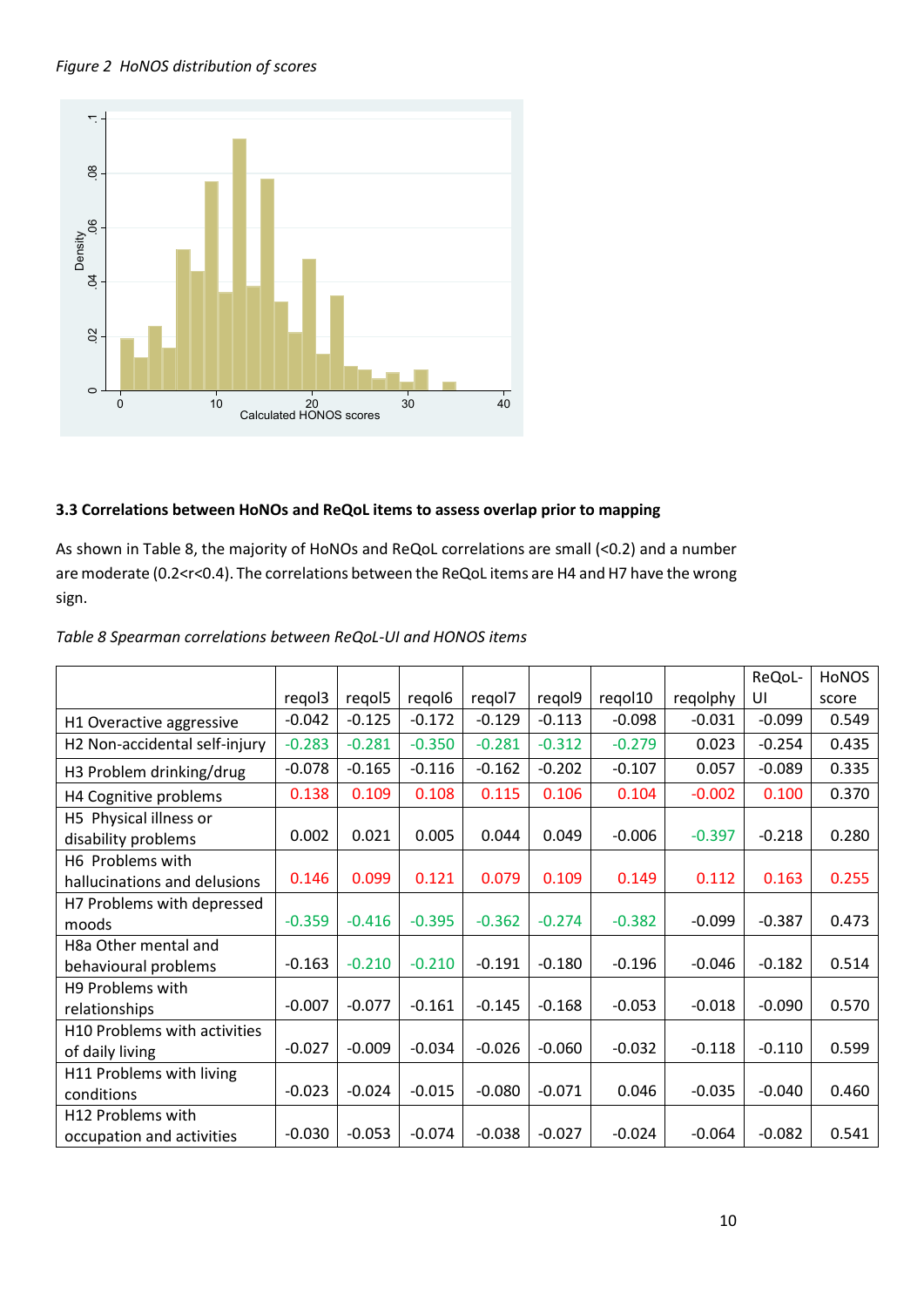The correlation between ReQoL-UI and HoNOS score is moderate at -0.213.

|  |  | Table 9 Pearson correlations between the ReQoL and HoNOS |
|--|--|----------------------------------------------------------|
|  |  |                                                          |

|                     | ReQoL UI | ReQoL-10<br>score<br>mental<br>health<br>items only | ReQoL-10<br>score with<br>physical<br>health | <b>HONOS</b> total<br>score | CORE-10<br>score | <b>WEMWBS</b><br>total |
|---------------------|----------|-----------------------------------------------------|----------------------------------------------|-----------------------------|------------------|------------------------|
|                     |          |                                                     |                                              |                             |                  |                        |
| <b>ReQoL UI</b>     | 1        |                                                     |                                              |                             |                  |                        |
| ReQoL 10 score      | 0.693    | 1                                                   |                                              |                             |                  |                        |
| ReQoL-10            |          |                                                     |                                              |                             |                  |                        |
| score with physical |          |                                                     |                                              |                             |                  |                        |
| health              | 0.759    | 0.993                                               |                                              |                             |                  |                        |
|                     |          |                                                     |                                              |                             |                  |                        |
| <b>HONOS</b> score  | $-0.213$ | $-0.269$                                            | $-0.272$                                     |                             |                  |                        |

Table 10 below shows the mean and standard deviation of ReQoL-UI utility for each HoNOS score. Figure 3 plots these mean ReQoL utilities that were generated across the different HoNOS scores. This is used to generate the mean level data for the mapping models.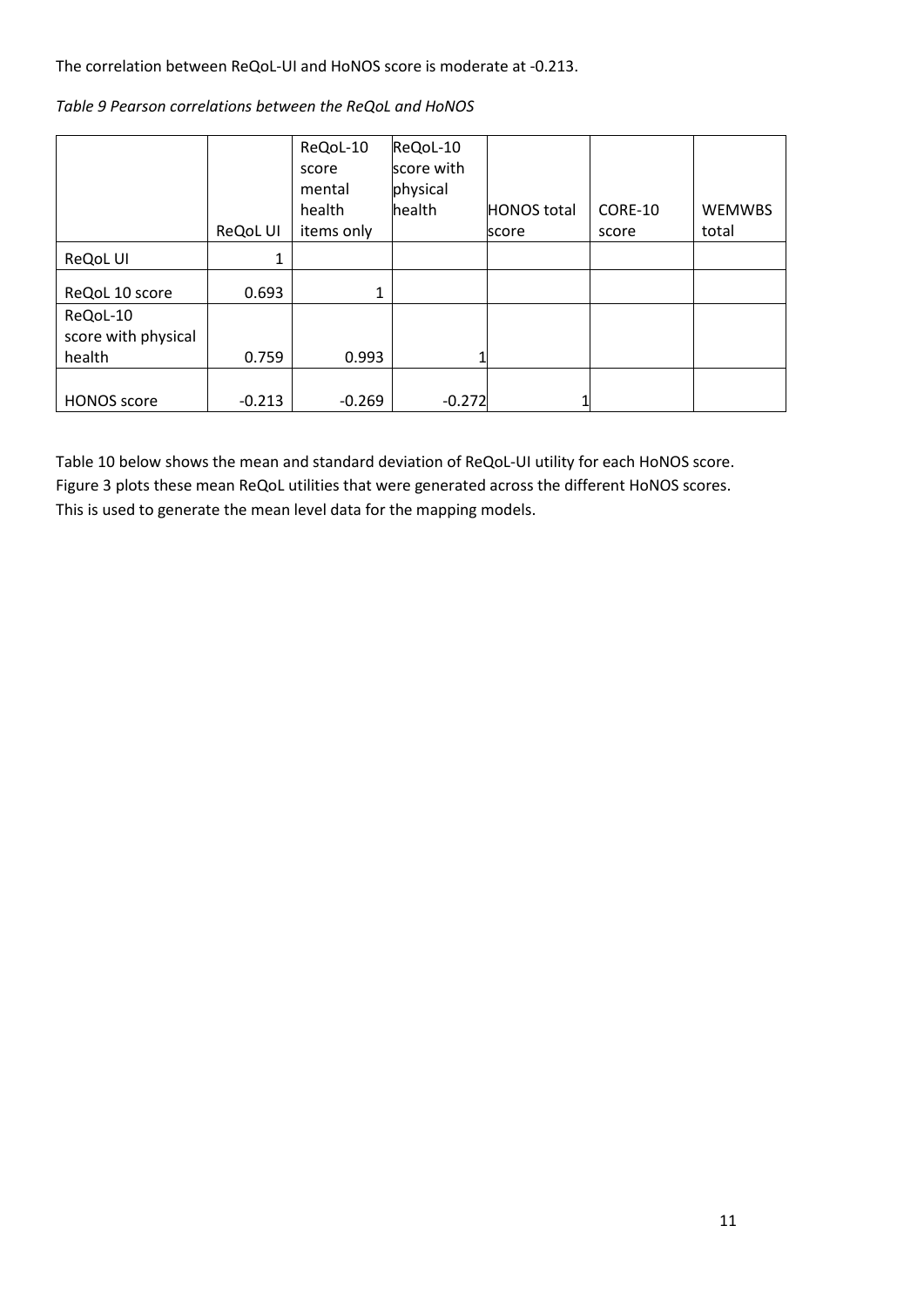|  | Table 10 Mean ReQoL-UI scores by HoNOS scores |  |  |
|--|-----------------------------------------------|--|--|
|--|-----------------------------------------------|--|--|

| <b>HONOS</b> score | n              | Mean utility | <b>SD</b> |
|--------------------|----------------|--------------|-----------|
| 0                  | 8              | 0.807        | 0.310     |
| 1                  | 7              | 0.851        | 0.094     |
| 2                  | 11             | 0.865        | 0.089     |
| 3                  | 13             | 0.885        | 0.080     |
| 4                  | 8              | 0.815        | 0.180     |
| 5                  | 13             | 0.750        | 0.249     |
| 6                  | 22             | 0.720        | 0.297     |
| 7                  | 22             | 0.741        | 0.227     |
| 8                  | 38             | 0.712        | 0.238     |
| 9                  | 34             | 0.688        | 0.241     |
| 10                 | 32             | 0.721        | 0.225     |
| 11                 | 30             | 0.697        | 0.272     |
| 12                 | 39             | 0.714        | 0.228     |
| 13                 | 43             | 0.630        | 0.249     |
| 14                 | 33             | 0.569        | 0.304     |
| 15                 | 33             | 0.680        | 0.279     |
| 16                 | 33             | 0.644        | 0.291     |
| 17                 | 29             | 0.665        | 0.275     |
| 18                 | 19             | 0.705        | 0.179     |
| 19                 | 26             | 0.736        | 0.218     |
| 20                 | 16             | 0.633        | 0.214     |
| 21                 | 12             | 0.524        | 0.351     |
| 22                 | 14             | 0.568        | 0.263     |
| 23                 | 15             | 0.675        | 0.254     |
| 24                 | 6              | 0.492        | 0.251     |
| 25                 | $\overline{2}$ | 0.542        | 0.135     |
| 26                 | 5              | 0.633        | 0.307     |
| 27                 | 4              | 0.650        | 0.129     |
| 28                 | 5              | 0.817        | 0.132     |
| 29                 | 1              | 0.707        |           |
| 30                 | 3              | 0.632        | 0.206     |
| 31                 | 5              | 0.689        | 0.267     |
| 32                 | $\overline{2}$ | 0.136        | 0.184     |
| 34                 | 2              | 0.429        | 0.308     |
| 35                 | 1              | 0.745        |           |
| $28 - 35$          | 19             | 0.594        | 0.208     |

Given the low numbers for HoNOS scores >= 28 have been combined as one category, including HoNoS scores from 28 to35.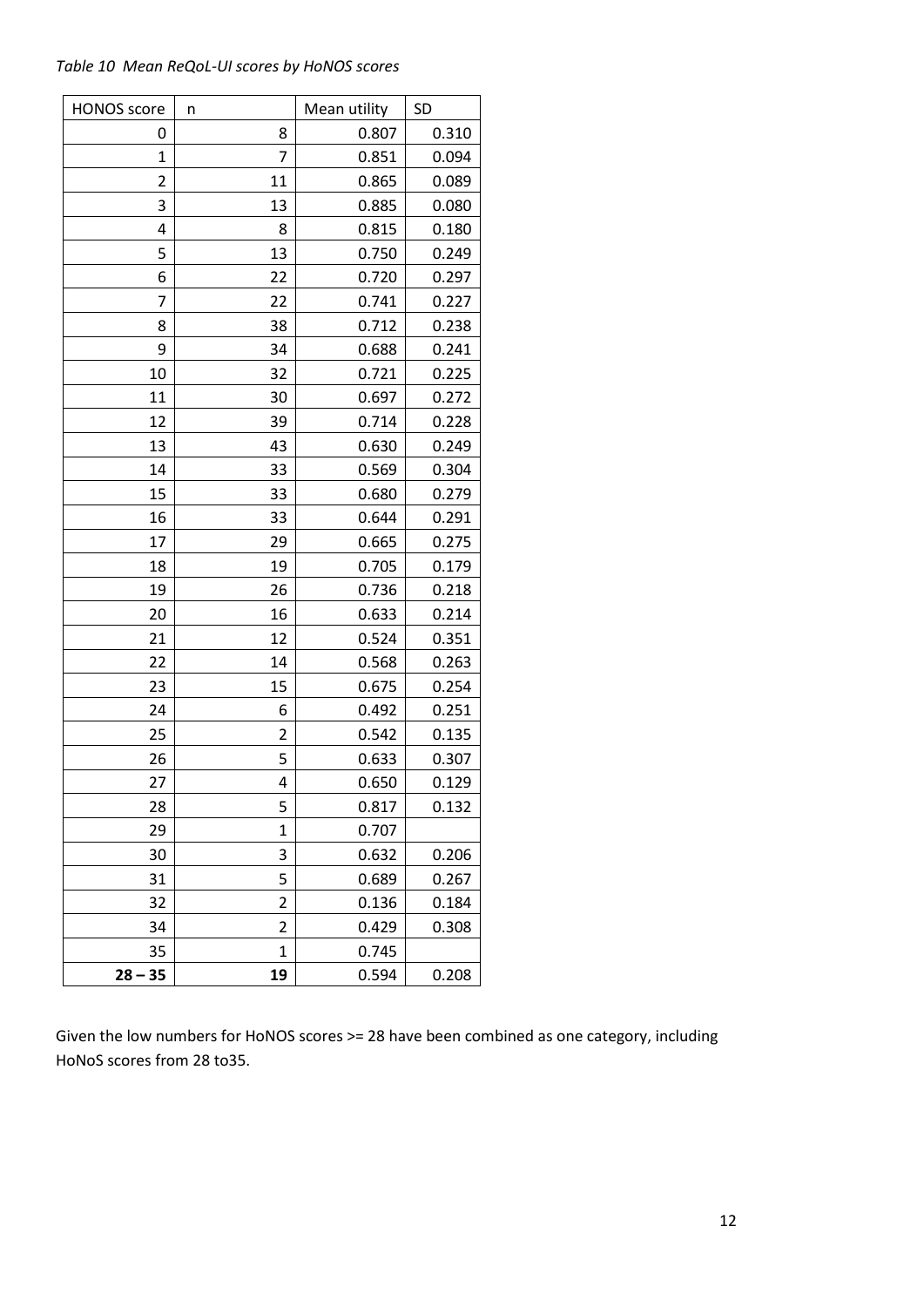*Figure 3 Distribution of mean ReQoL-UI score generated for each HoNOS score* 



#### **3.4 Regressing mean ReQoL-UI scores by HoNOS scores (mean level models)**

Table 11 reports the mapping models where ReQoL utilities were regressed on total HoNOS scores using OLS on mean level data. Figure 4 plots the observed and predicted ReQoL-UI utilities and the error in the predictions generated using the model.

#### *Table 11 Mean scores models results*

|                                 | Mean model1<br>(HoNOS 1-35) | Mean model2<br>(HoNOS 1-28) <sup>a</sup> |
|---------------------------------|-----------------------------|------------------------------------------|
| HoNOS score                     | $-0.0076***$ (0.002)        | $-0.0089***(0.001)$                      |
| Constant                        | $0.777***$<br>(0.037)       | $0.788***$<br>(0.021)                    |
| Observations                    | 35                          | 29                                       |
| R-squared                       |                             |                                          |
| <b>Adjusted R-squared</b>       | 0.320                       | 0.626                                    |
| MAE                             | 0.074                       | 0.046                                    |
| <b>RMSE</b>                     | 0.108                       | 0.056                                    |
| % of observations with AE > 0.1 | 6%                          | 7%                                       |

<sup>a</sup> HoNOS scores 28 to 35 were merged given the small number of observations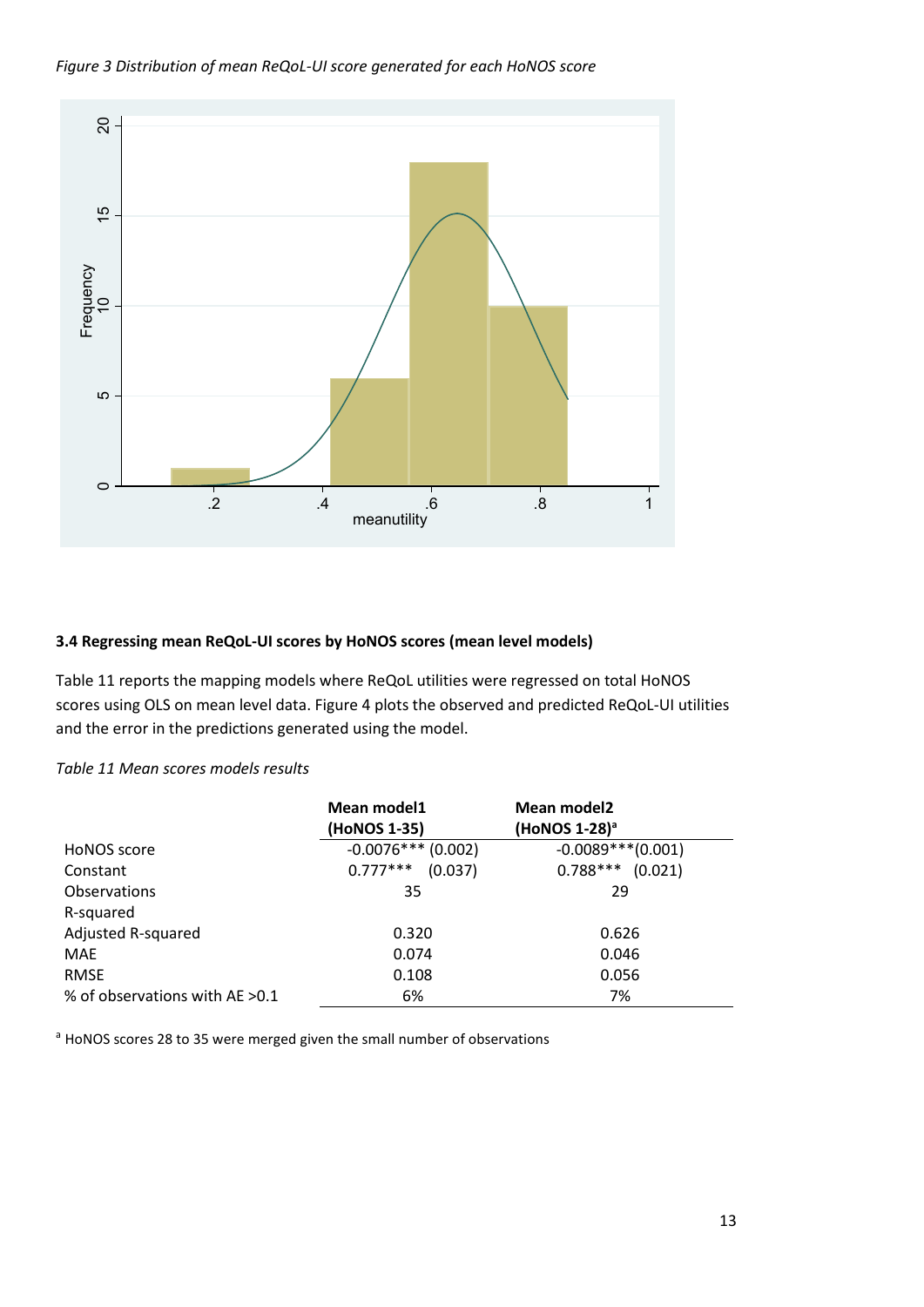*Figure 4 Model mean1*



*Figure 5 Model mean2*

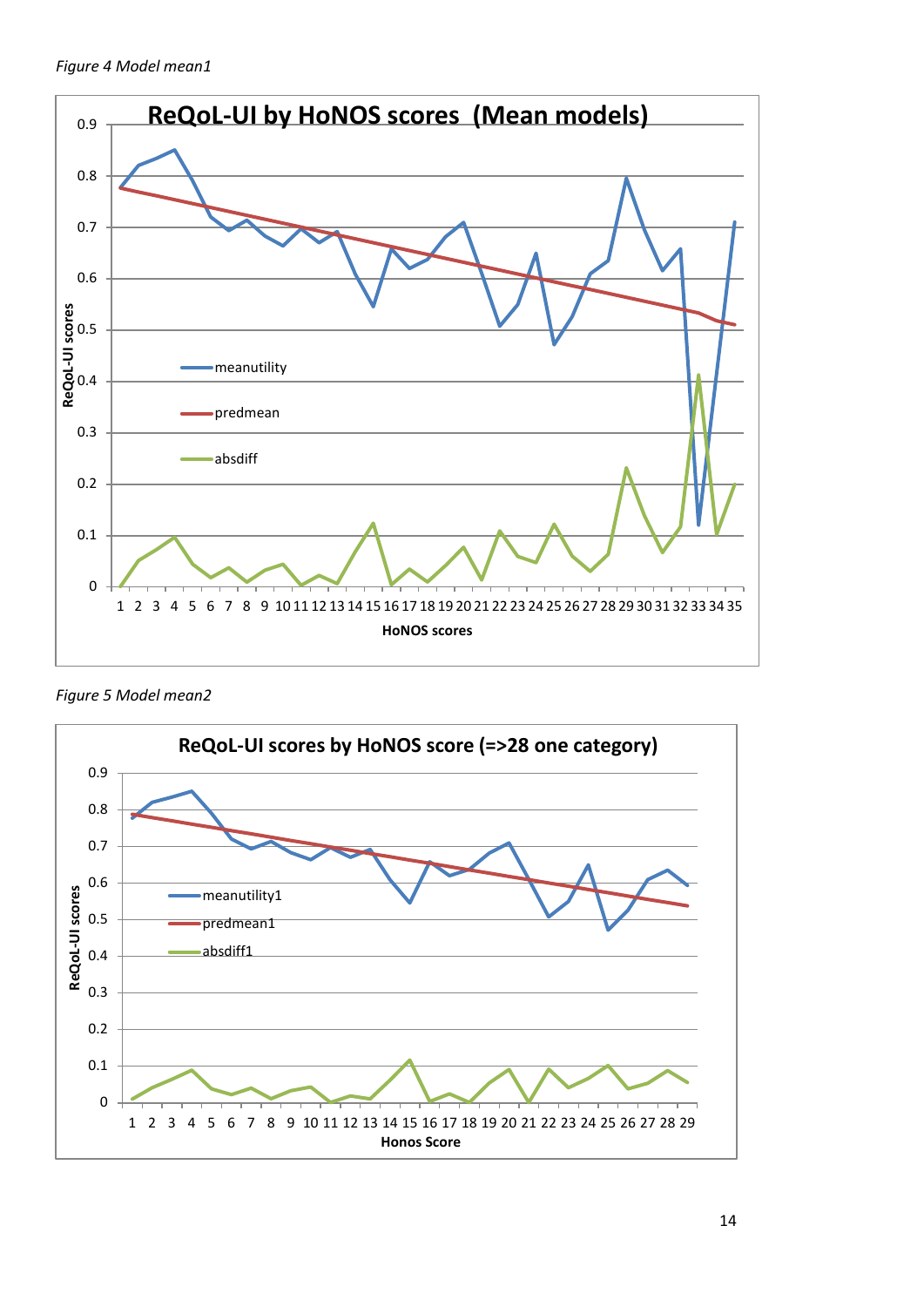#### **3.5 Regressing ReQoL UI score onto HoNOS total score using OLS (using individual level data)**

The plot of ReQoL-UI scores and HoNOS scores is shown in Figure 6, demonstrating that the individual level data shows huge variability between HoNOS score and ReQoL-UI utility. The data is not conducive for estimating a regression model.

Figure 6 Plot of ReQoL UI score and HoNOS scores



#### **Regressing ReQoL UI score onto HoNOS items using OLS**

#### **Models 1 and 2 without any demographics**

Backward stepwise regression was used with ReQoL-UI as the dependent variable and all the HoNOS items as explanatory variables (Model 1a). Different models were estimated by first dropping one item at a time those with the wrong signs (H4 and H6); dropped items with the highest p value and merged levels to obtain the best model (Model 1n).

In Models 2 and 3, we added sociodemographic variables of age (continuous variable), gender, general health, life satisfaction, physical and mental health interaction term, unemployed (or not), education (dummy variable around whether education continued after the minimum school leaving age). The best performing models are presented in Table 12.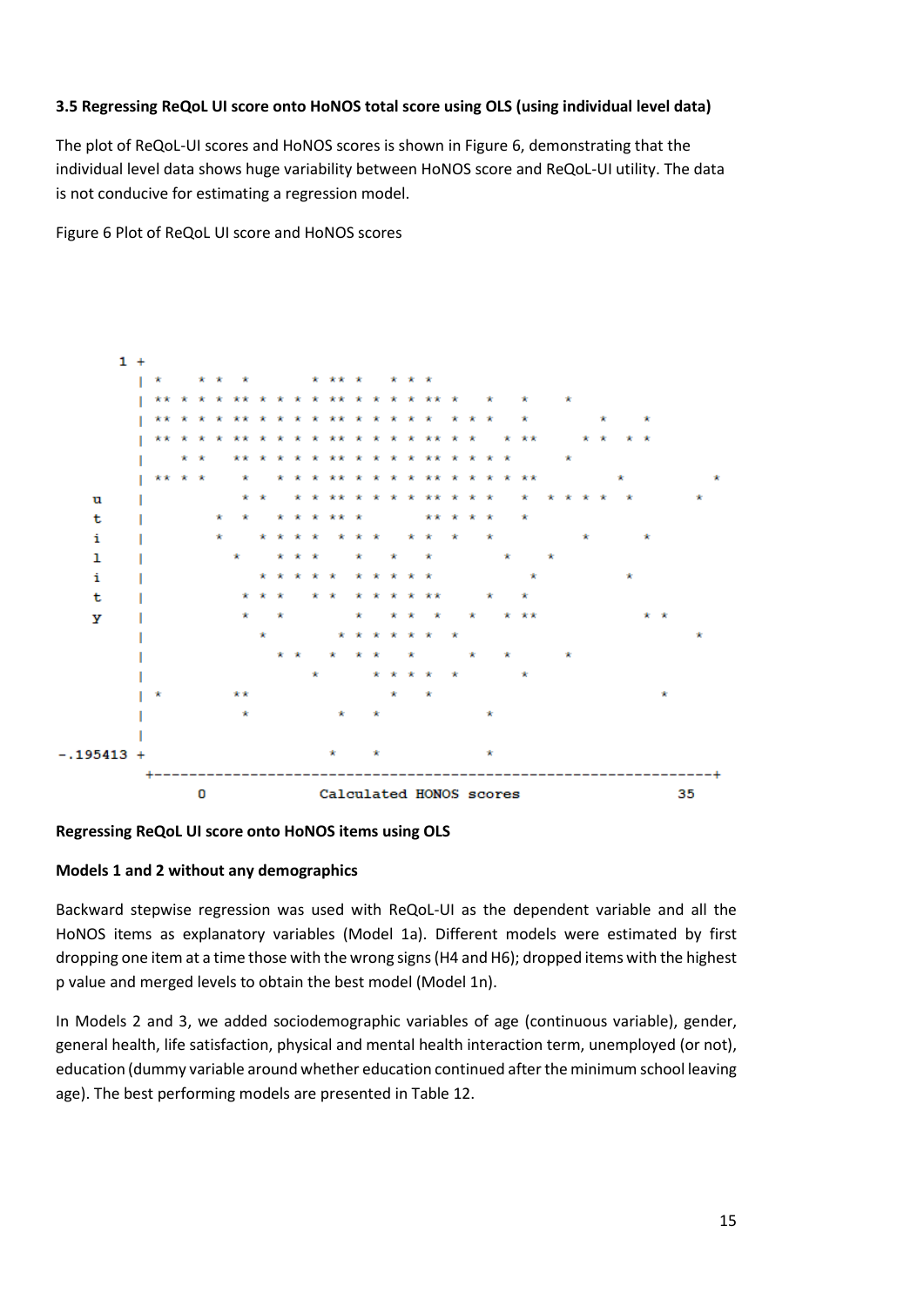|         | (1)         | (2)         | (3)         | (4)         | (5)         |
|---------|-------------|-------------|-------------|-------------|-------------|
|         | Model1a     | Model1n     | Model2j     | Model3edu   | Model3noedu |
| $H1_1$  | $-0.025$    |             | 0.009       |             |             |
| $H1_2$  | $-0.036$    |             | 0.021       |             |             |
| $H1_3$  | $-0.035$    |             | 0.018       |             |             |
| $H1_4$  | $-0.063$    |             | $-0.005$    |             |             |
| $H2_1$  | $-0.047$    |             | $-0.029$    | $-0.0189$   | $-0.0275$   |
| $H2_2$  | $-0.035$    |             | 0.031       | $-0.0264$   | $-0.0289$   |
| $H2_3$  | $-0.015$    |             | $-0.006$    | $-0.0297$   | $-0.0314$   |
| $H2_4$  | $-0.083$    | $-0.0792$   | $-0.035$    | $-0.130***$ | $-0.133***$ |
| $H3_1$  | 0.007       |             | 0.030       | $-0.0271$   | $-0.0293$   |
| $H3_2$  | $-0.119***$ | $-0.139***$ | $-0.093***$ | $-0.150***$ | $-0.153***$ |
| $H3_3$  | 0.005       |             | $-0.016$    |             |             |
| $H3_4$  | 0.057       |             | 0.062       |             |             |
| $H4_1$  | 0.047       |             | $0.041*$    |             |             |
| $H4_2$  | $0.076**$   |             | 0.033       |             |             |
| $H4_3$  | 0.047       |             | 0.017       |             |             |
| $H4_4$  | 0.101       |             | $0.157*$    |             |             |
| $H5_1$  | $-0.002$    |             | $-0.005$    |             |             |
| $H5_2$  | $-0.066**$  | $-0.0627**$ | $-0.02$     | $-0.0262$   | $-0.0295$   |
| $H5_3$  | $-0.160***$ | $-0.145***$ | $-0.084***$ | $-0.122***$ | $-0.124***$ |
| $H5_4$  | $-0.296***$ | $-0.290***$ | $-0.161***$ | $-0.279***$ | $-0.275***$ |
| $H6_1$  | 0.008       |             | $-2.68e-05$ |             |             |
| $H6_2$  | 0.009       |             | $-0.007$    |             |             |
| $H6_3$  | $0.096***$  |             | 0.029       |             |             |
| $H6_4$  | 0.009       |             | $-0.049$    |             |             |
| $H7_1$  | $-0.036$    | $-0.0368$   | $-0.007$    | $-0.0526$   | $-0.0433$   |
| $H7_2$  | $-0.120***$ | $-0.130***$ | $-0.01$     | $-0.119***$ | $-0.116***$ |
| $H7_3$  | $-0.131***$ | $-0.153***$ | $-0.014$    | $-0.139***$ | $-0.137***$ |
| $H7_4$  | $-0.161***$ | $-0.200***$ | $-0.023$    | $-0.185***$ | $-0.177***$ |
| $H8a_1$ | $-0.019$    |             | $-0.049$    |             |             |
| $H8a_2$ | $-0.035$    |             | $-0.037$    |             |             |
| $H8a_3$ | 0.002       |             | 0.002       |             |             |
| $H8a_4$ | $-0.031$    |             | $-0.05$     |             |             |
| $H9_1$  | 0.034       |             | 0.005       |             |             |
| $H9_2$  | 0.026       |             | $-0.026$    |             |             |
| $H9_3$  | 0.017       |             | 0.004       |             |             |
| $H9_4$  | 0.049       |             | $-0.026$    |             |             |
| $H10_1$ | $-0.061**$  | $0.0678***$ | $-0.042*$   | $-0.0630**$ | $-0.0631**$ |
| $H10_2$ | $-0.055*$   | $-0.0457**$ | $-0.038$    | $-0.0459*$  | $-0.0427*$  |
| $H10$ 3 | 0.013       |             | $-0.01$     |             |             |
| $H10_4$ | 0.106       |             | $-0.045$    |             |             |
| $H11_1$ | $-0.021$    |             | 0.002       |             |             |
| $H11_2$ | 0.027       |             | 0.041       |             |             |
| $H11_3$ | $-0.072$    |             | $-0.031$    |             |             |
|         |             |             |             |             |             |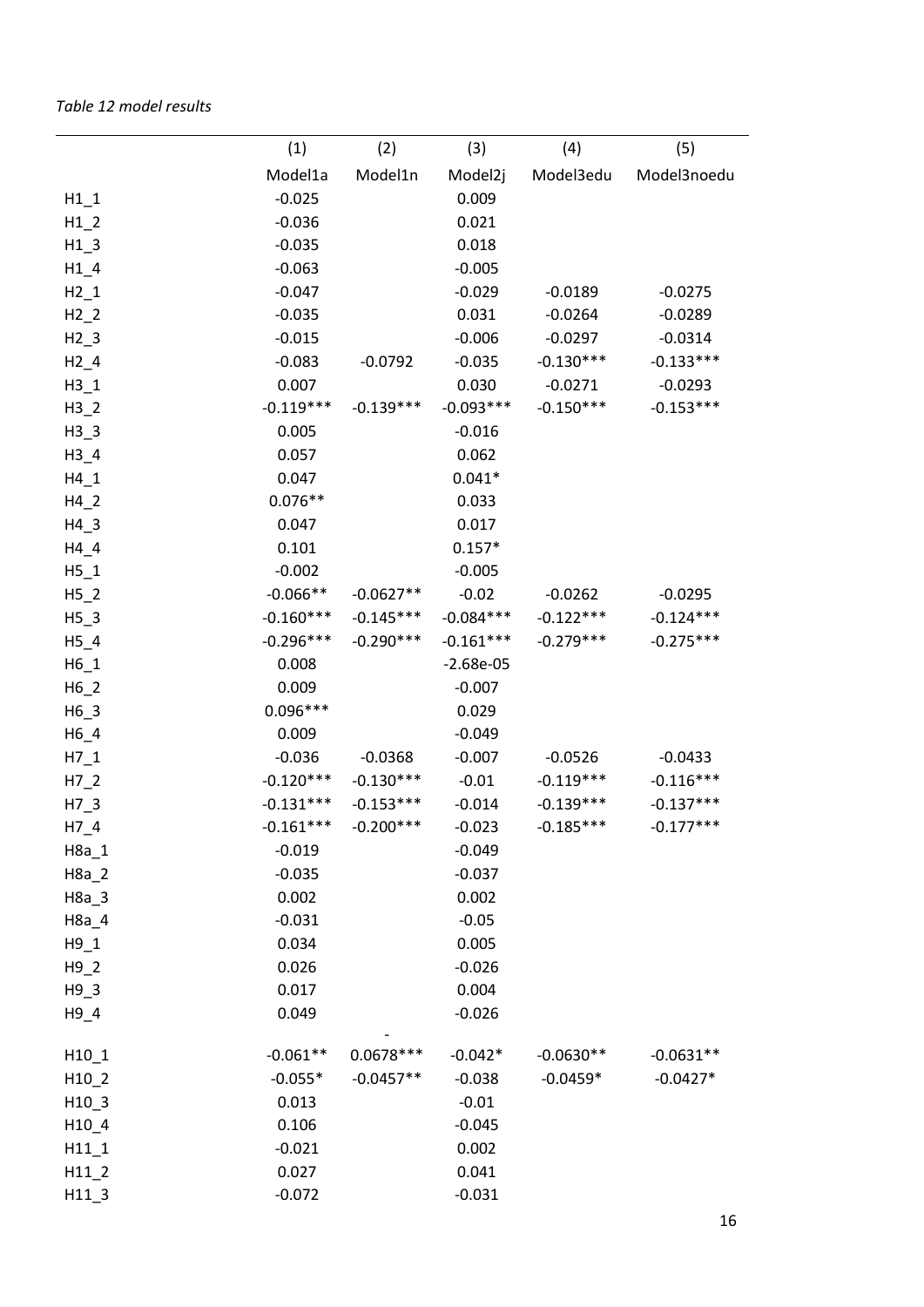| $H11_4$                  | $-0.088$   |            | $-0.026$    |            |             |
|--------------------------|------------|------------|-------------|------------|-------------|
| $H12_1$                  | 0.029      |            | $-0.004$    |            |             |
| $H12$ 2                  | 0.0001     |            | $-0.008$    |            |             |
| $H12$ 3                  | 0.023      |            | 0.004       |            |             |
| $H12_4$                  | $-0.121$   |            | $-0.013$    |            |             |
| Age                      |            |            | $-0.002**$  | $-0.002**$ | $-0.002***$ |
| Gender                   |            |            | $-0.026$    | $-0.039*$  | $-0.035*$   |
| general mental health    |            |            | $0.078***$  |            |             |
| general health           |            |            | $0.104***$  |            |             |
| mental * physical health |            |            | $-0.017***$ |            |             |
| Life satisfaction        |            |            | $0.027***$  |            |             |
| Education                |            |            | $0.038**$   | $0.057***$ |             |
| Unemployed               |            |            | 0.008       | $-0.040*$  | $-0.050**$  |
| Constant                 | $0.841***$ | $0.864***$ | $0.361***$  | $0.952***$ | $1.003***$  |
| Observations             | 584        | 609        | 546         | 546        | 546         |
| R-squared                | 0.247      | 0.192      | 0.543       | 0.244      | 0.233       |
| Adj R-squared            | 0.180      | 0.177      | 0.491       | 0.216      | 0.207       |
| <b>MAE</b>               | 0.169      | 0.171      | 0.129       | 0.172      | 0.173       |
| <b>RMSE</b>              | 0.411      | 0.224      | 0.272       | 0.228      | 0.229       |
| % observations MAE>0.1   | 64%        | 64%        | 48%         | 62%        | 63%         |

\*\*\* p<0.01, \*\* p<0.05, \* p<0.1

Figure 7a, 8a, and 9a report the predictive ability of the models by observed and predicted ReQoL-UI utility and error, ordered by observed individual level utilities. Figures 7b, 8b, and 9b plot observed and predicted ReQOL-UI utility and error ordered by HoNOS score.



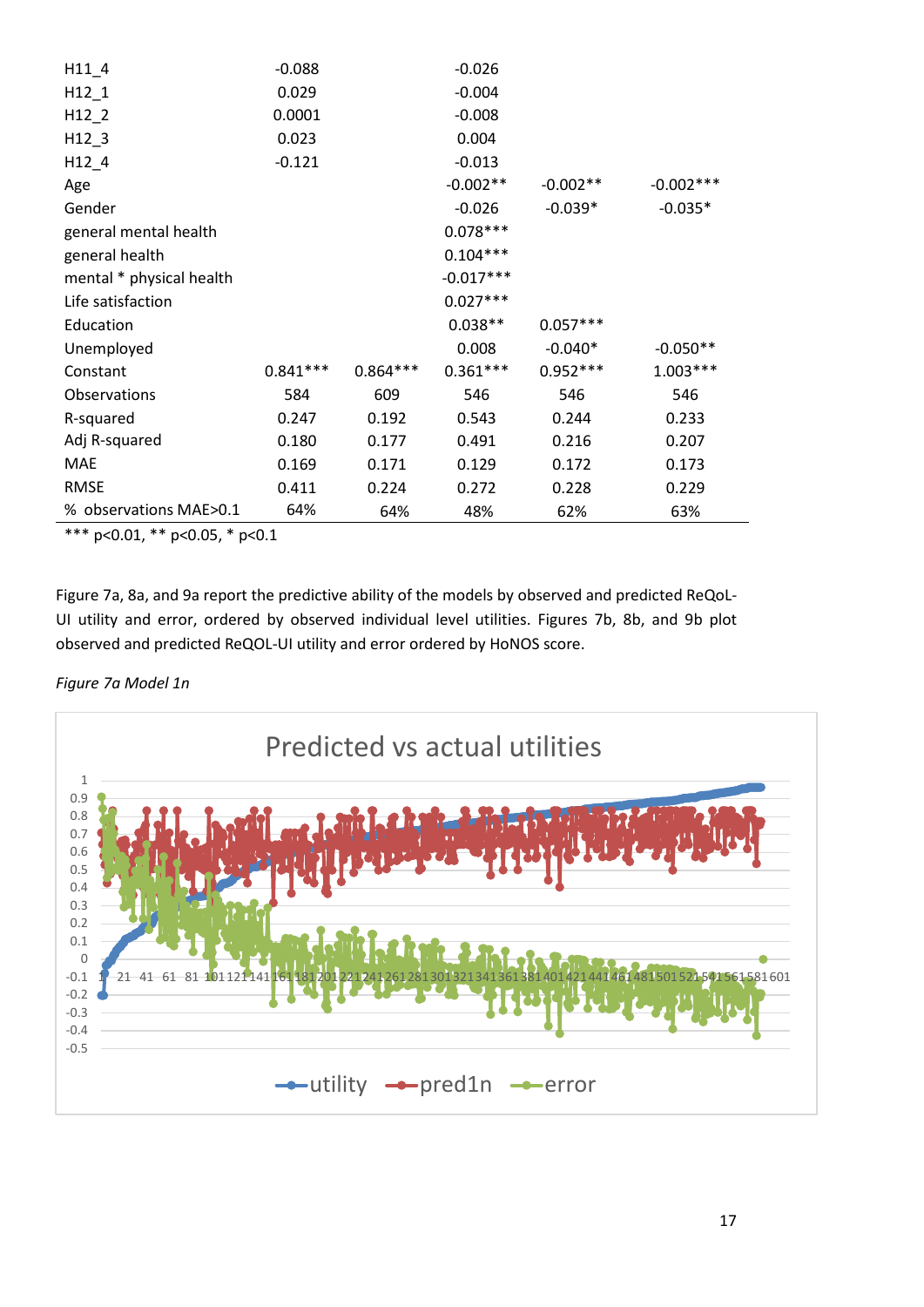



*Figure 8a Model 2j by utility* 

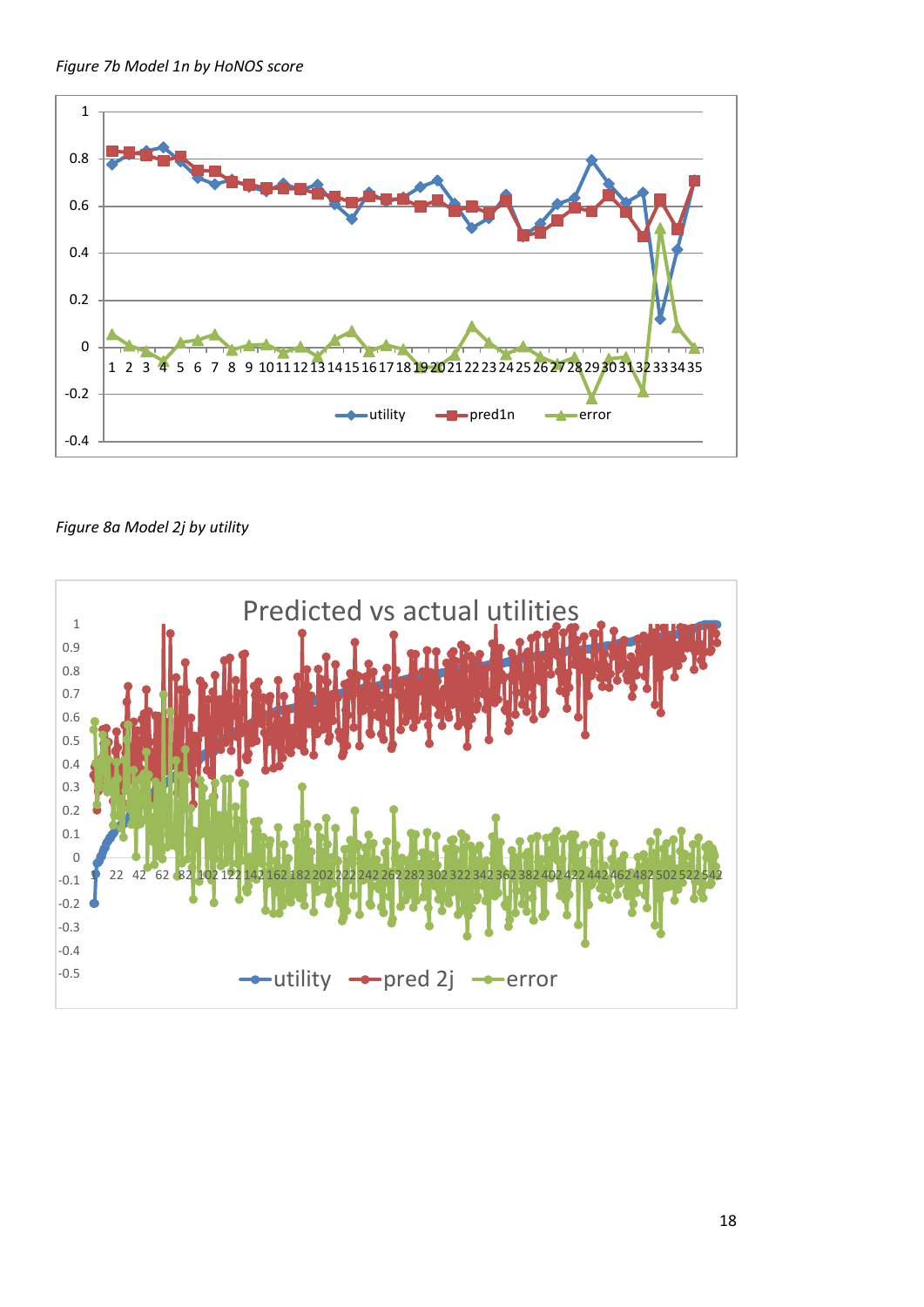



*Figure 9a Model 3noedu by utility* 

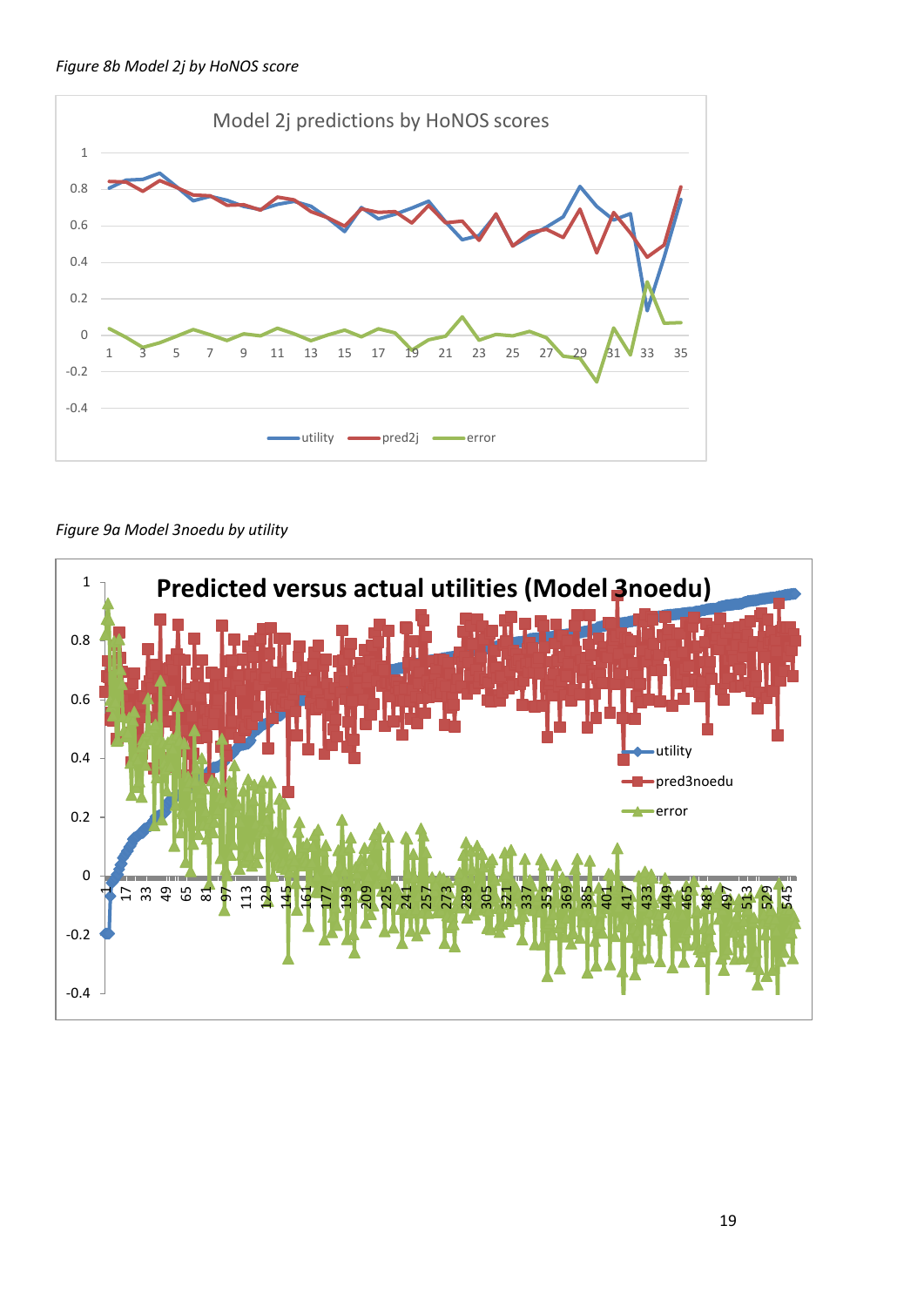

#### **4 Discussion**

We have empirically established that there is little conceptual overlap between ReQoL-UI (and ReQoL-10) and HoNOS through the low correlations between the items and total score of the two measures. The HoNOS and ReQoL measures seem to be measuring very different things and it can also be argued that the service users and clinicians have very different perspectives. Under these circumstances, caution is recommended when applying these estimates (see for example, Longworth & Rowen 2013).

The mean OLS models had the lowest MAE (0.046) and RMSE (0.056) although these are estimated using mean level data with only 35 and 29 observations only. The OLS models using HoNOS items had high MAE (ranging from 0.129 to 0.173) and high RMSE (0.222 to 0.272). The errors were highest for the response mapping models that are not presented here. The high errors may be due not only to the lack of conceptual overlap but also because response mapping has been shown to perform better in large datasets (Dakin et al., 2013). The models were computationally demanding and took hours to run. The R-squared is higher for OLS models with some additional sociodemographic dummies (Model 2j) which suggest that age, general physical and mental health, interaction between physical and mental health, life satisfaction and education level were more important predictors of ReQoL-UI than HoNOS scores. Since mapping models are usually applied to external datasets to estimate utility values where the preference-based measure has not been included, this mapping model is unlikely to be feasible as many of these variables are unlikely to be included in the external dataset. The percentage of observations with MAE >0.1 is very high for all the individual level models, ranging from 48% to 64%, compared with 6% and 7% for the mean level models.

The figures plotting the predicted and observed utility for the various HoNOS scores clearly highlight the inability to predict on the high end of the HoNOS scale (representing severe scores) for all model specifications. This is a general issue that has been reported in the literature (Brazier et al., 2010). In this case, the high errors observed at the high severity end is mainly due to the low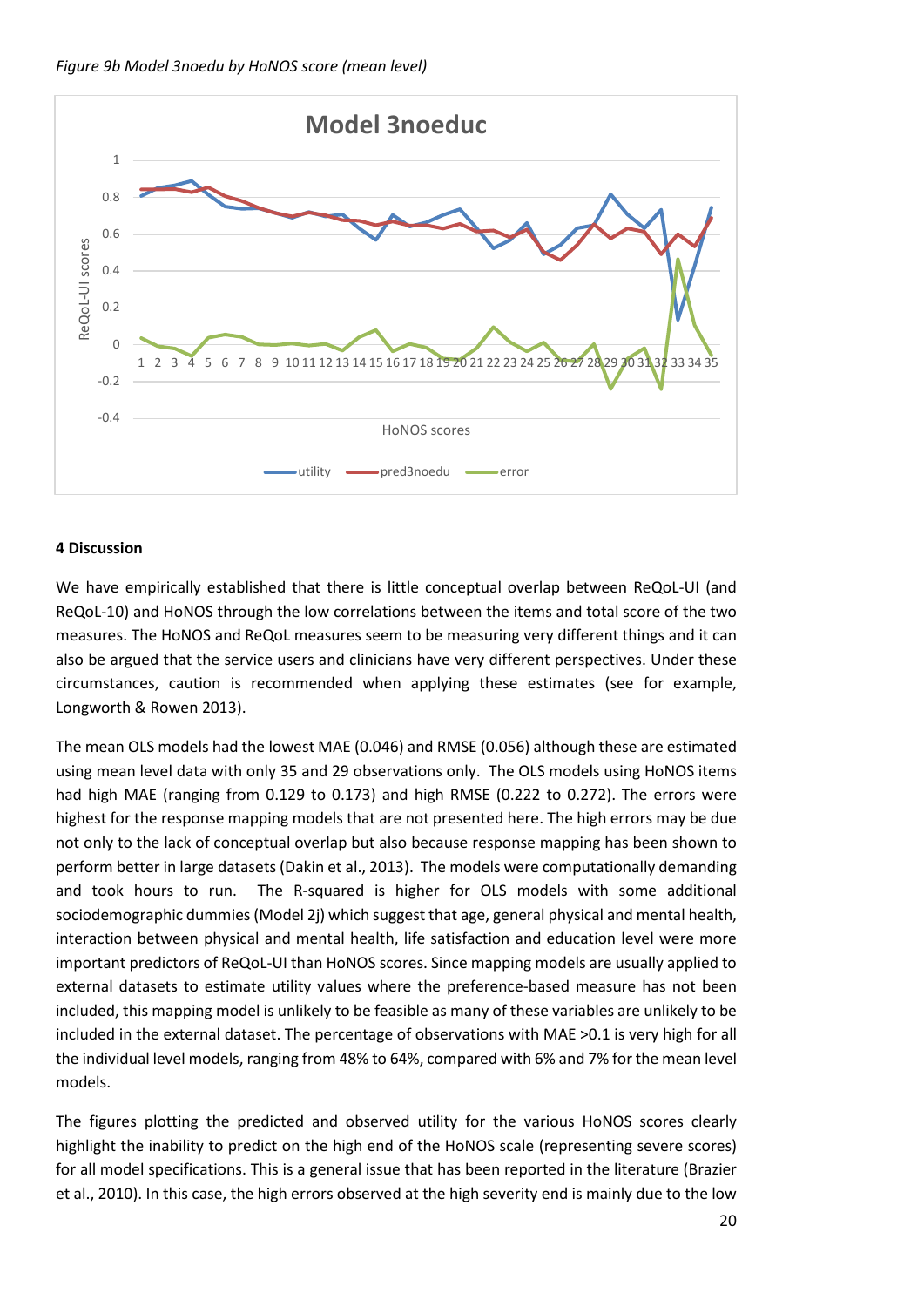number of participants with HoNOS scores between 28 and 35. No extrapolation was carried out for HoNOS scores between 35 and 48. Hence, the preferred model is presented with the HoNOS scores from 28 to 35 merged into one category. However, it is expected that this pattern of fewer participants scoring >= 28 on the HoNOS is likely to be observed across several datasets with similar populations.

#### **5 Conclusions**

If a mapping model is required, we recommend the use of the mean level OLS model 2. Caution is recommended when applying these estimates due to the limited conceptual overlap between HoNOS and ReQoL-UI and the difference in perspective given that ReQOL-UI is patient-reported and HONOS is clinician-reported. .

#### **6 References**

Brazier, J.E., Yang, Y., Tsuchiya, A. and Rowen, D.L., 2010. A review of studies mapping (or cross walking) non-preference based measures of health to generic preference-based measures. *The European journal of health economics*, *11*(2), pp.215-225.

Dakin, H., Gray, A. and Murray, D., 2013. Mapping analyses to estimate EQ-5D utilities and responses based on Oxford Knee Score. *Quality of Life Research*, *22*(3), pp.683-694.

Gray, A.M., Rivero-Arias, O. and Clarke, P.M., 2006. Estimating the association between SF-12 responses and EQ-5D utility values by response mapping. *Medical Decision Making*, *26*(1), pp.18- 29.

Keetharuth, A.D, Rowen, D., Bjorner, J., Brazier, J. 2020. Estimating a Preference-Based Index for mental health from the Recovering Quality of Life (ReQoL) measure: Valuation of ReQoL-UI. HEDS Discussion Paper. White Rose Repository (report number tbc) – manuscript under review. Keetharuth, A.D., Brazier, J., Connell, J., Bjorner, J.B., Carlton, J., Buck, E.T., Ricketts, T., McKendrick, K., Browne, J., Croudace, T. and Barkham, M., 2018. Recovering Quality of Life (ReQoL): a new generic self-reported outcome measure for use with people experiencing mental health difficulties. *The British Journal of Psychiatry*, 212(1), pp.42-49.

Longworth, L. and Rowen, D., 2013. Mapping to obtain EQ-5D utility values for use in NICE health technology assessments. *Value in health*, 16(1), pp.202-210.

Mukuria, C., Rowen, D., Harnan, S., Rawdin, A., Wong, R., Ara, R. and Brazier, J., 2019. An updated systematic review of studies mapping (or cross-walking) measures of health-related quality of life to generic preference-based measures to generate utility values. *Applied health economics and health policy*, pp.1-19.

Wing, J.K., Beevor, A.S., Curtis, R.H., Park, S.G.B., Hadden, J. and Burns, A., 1998. Health of the Nation Outcome Scales (HoNOS): research and development. *The British Journal of Psychiatry*, *172*(1), pp.11-18.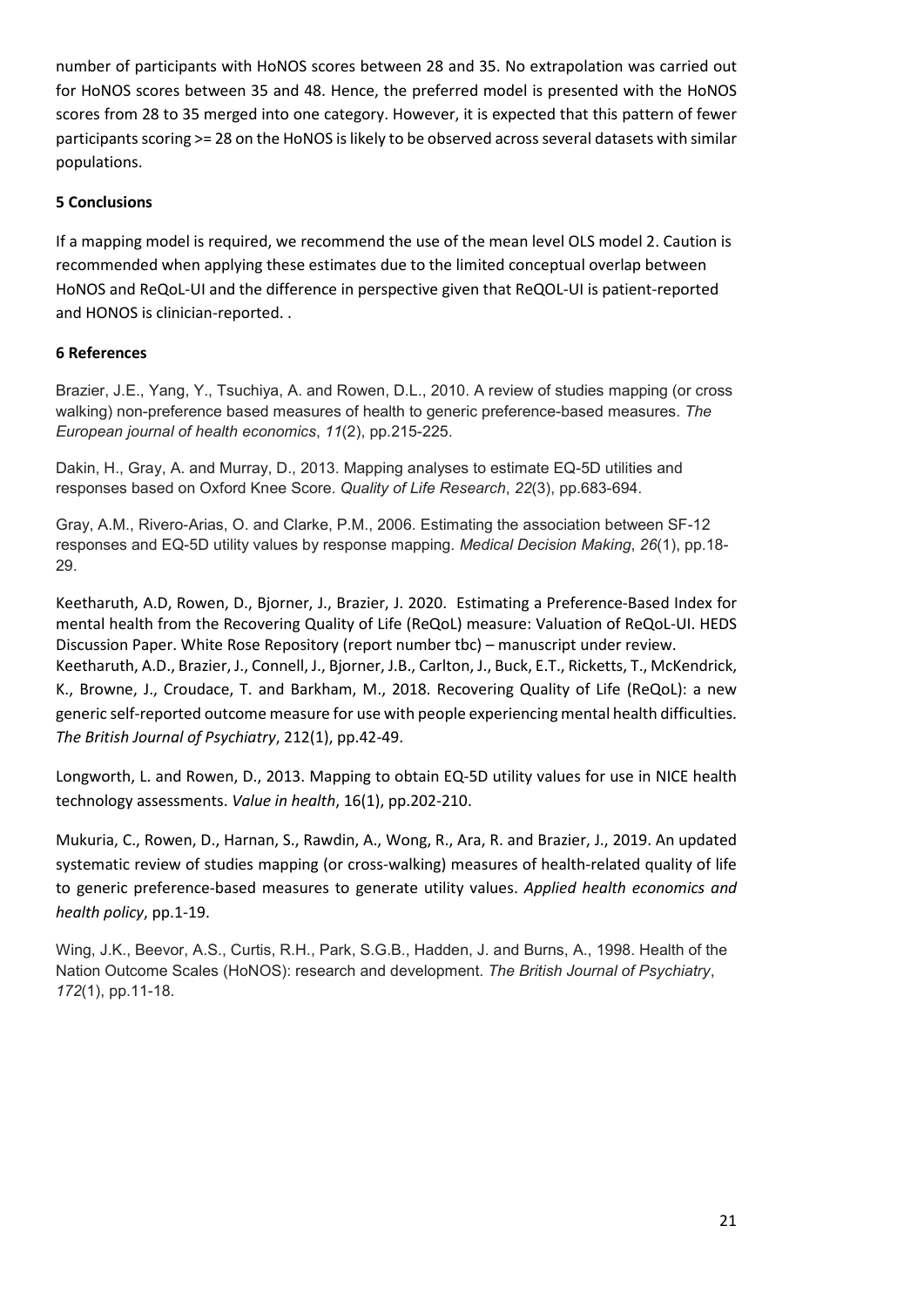#### **Appendix 1 List of demographic questions**

- 1. In general would you say your health is: Excellent Very Good Good Fair Poor
- 2. What is your gender?

Male Female Transgender

- 3. What is your age? (in years)
- 4. Are you:

Single Married / Partner Separated / Divorced Widowed Prefer not to say

5. Which of the following best describes your main activity? (Tick which is most applicable to you)

> In employment or self-employment Retired Housework Student Unemployed

6. Did you continue education after the minimum school leaving age?

Yes No

7. Do you have a degree or equivalent professional qualification?

Yes No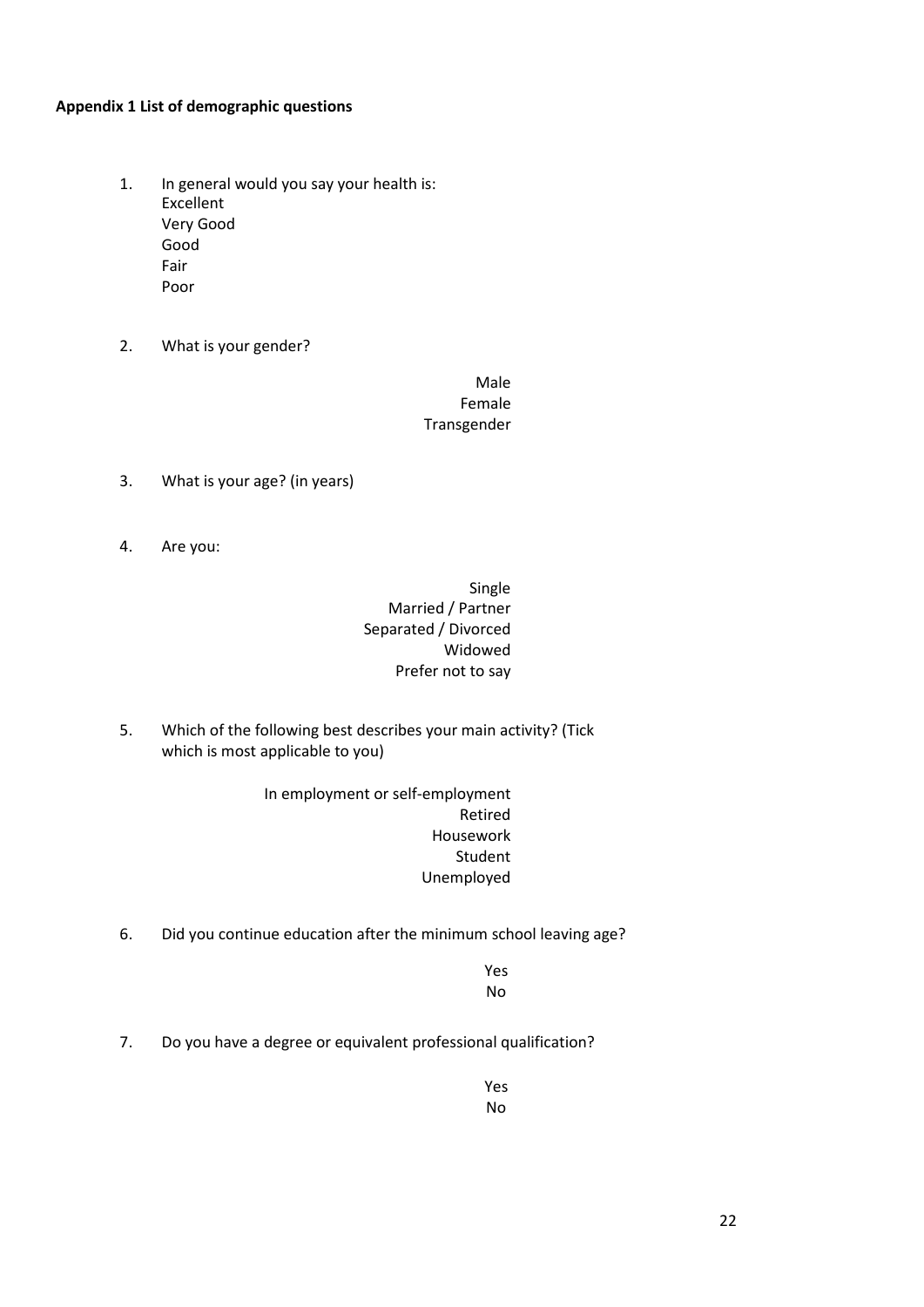8. What is your ethnic group? (Tick one option that best describes your ethnic group or background)

White

Asian/Asian British Black / African / Caribbean / Black British Mixed / Multiple ethnic groups Other ethnic group Prefer not to say

- 9. Please list your mental health condition(s)?
- 10. Are you currently receiving care or treatment for your mental health? Yes No

If YES, please tick all that apply:

General Practitioner (GP) Improving Access to Psychological Therapies (IAPT) - (e.g. Counsellor, CBT) Community Mental Health Teams (Nurses, Psychiatry outpatient, Home treatment) As an Inpatient Voluntary Sector Child and Adolescent Mental Health Services (CAMHS)

11. Overall, how satisfied are you with your life nowadays? (Please circle the number that best corresponds to you)

| Not at all              |                                        |           |  |  |                |          | Completely |
|-------------------------|----------------------------------------|-----------|--|--|----------------|----------|------------|
| satisfied               |                                        |           |  |  |                |          | satisfied  |
| $\overline{\mathbf{0}}$ | $\begin{array}{ccc} & 1 & \end{array}$ | 3 4 5 6 7 |  |  | 8 <sup>2</sup> | <u>q</u> | 10         |

- 12. In general, would you say your mental health is:
	- Excellent Good Fair Poor Very Poor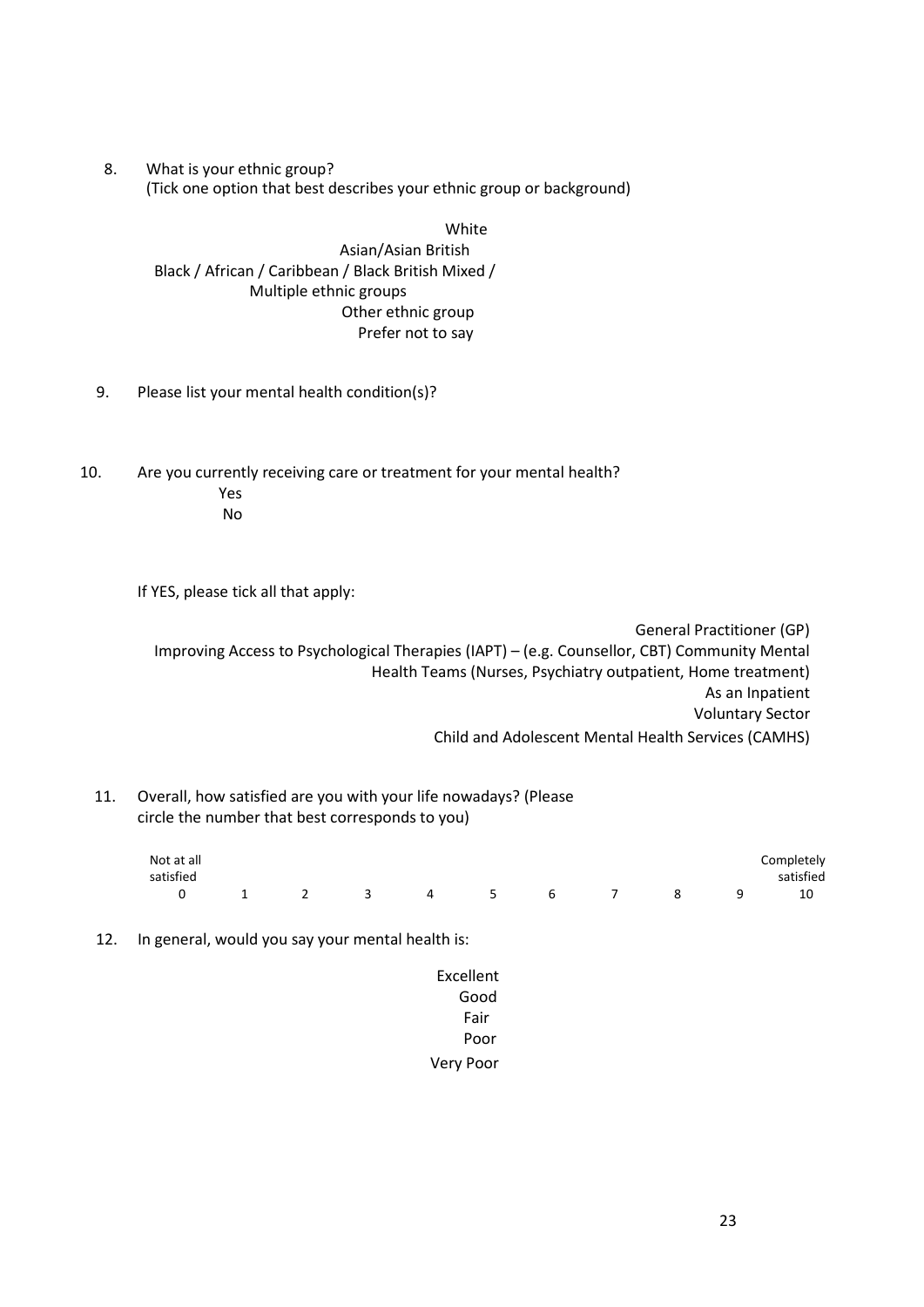#### **Understanding the correlations**

| <b>HONOS</b>             | Meaning of different levels                 | Expected correlation with  |
|--------------------------|---------------------------------------------|----------------------------|
|                          |                                             | ReQoL items                |
| H1 Overactive aggressive | L1 irritability, quarrels                   | We expect low              |
|                          | L2 aggressive gestures - pushing pestering, | correlations with the      |
|                          | lesser damage to property                   | ReQoL items.               |
|                          | L3 Physically aggressive to others or       |                            |
|                          | animals                                     |                            |
|                          | L4 At least one serious physical attack on  |                            |
|                          | others or animals, destructive property     |                            |
| H2 Non-accidental self-  | L1 Fleeting thoughts - no self-harm         | We expect moderate         |
| injury                   | L2 Mild risk (e.g. wrist scratching)        | correlation with the       |
|                          | L3 Moderate to serious risk $-$ prep acts   | ReQoL items mainly         |
|                          | collecting tablets                          | regol6, regol5, regol3     |
|                          | L4 Serious suicidal attempt/ serious self-  |                            |
|                          | injury                                      |                            |
| H3 Problem Drinking/Drug | L1 some over-indulgence but within social   | We expect some             |
| taking                   | norm                                        | correlation with regol9    |
|                          | L2 Loss of control                          | (lonely) as there is some  |
|                          | L3 marked craving/dependency                | connection between         |
|                          | L4 incapacitated by alcohol/drug            | drinking problem and       |
|                          |                                             | loneliness.                |
| H4 Cognitive problems    | L1 minor problems with memory or            | We expect low              |
|                          | understanding                               | correlations               |
|                          | L2 Mild but definite problems (mixed up)    |                            |
|                          | L3 Marked disorientation                    |                            |
|                          | L4 Severe disorientation                    |                            |
| H5 Physical Illness      | L1 Minor health problems                    | We expect high             |
|                          | L2 Imposing mild restriction on mobility    | correlation with reqolphy  |
|                          | and activity                                |                            |
|                          | L3 Moderate degree of restriction           |                            |
|                          | L4 Severe or complete incapacity            |                            |
| H6 Hallucinations and    | L1 Somewhat odd and eccentric beliefs       | We expect moderation       |
| Delusions                | L2 Delusions present but little distress    | correlation with the regol |
|                          | L3 Marked preoccupations, much distress     | items                      |
|                          | L4 Several impact on patient                |                            |
| H7 Problems with         | L1 Gloomy or minor changes in mood          | We expect moderate         |
| depressed moods          | L2 Feelings of guilt, loss of self-esteem   | correlation with regol5    |
|                          | L3 Depressions with inappropriate self-     | regol7 and regol6          |
|                          | blame, preoccupied with guilt               |                            |
|                          | L4 Severe/very separate depression          |                            |
| H8 Other mental and      | L1 Minor problems                           | We expect moderate         |
| behavioural problems     | L2 Mild level                               | correlation with regol3    |
|                          | L3 Occasional severe attack/distress - loss |                            |
|                          | of control                                  |                            |
|                          | L4 Severe problems                          |                            |
| H9 Problems with         | L1 Minor non-clinical problems              | We expect moderate         |
| relationships            | L2 Definite problem/ sustaining supportive  | correlations with regol3   |
|                          | relationships                               | reqol5 reqol7 reqol9       |

H1 (overactive aggressive behaviour) includes irritability, quarrels (leve1),